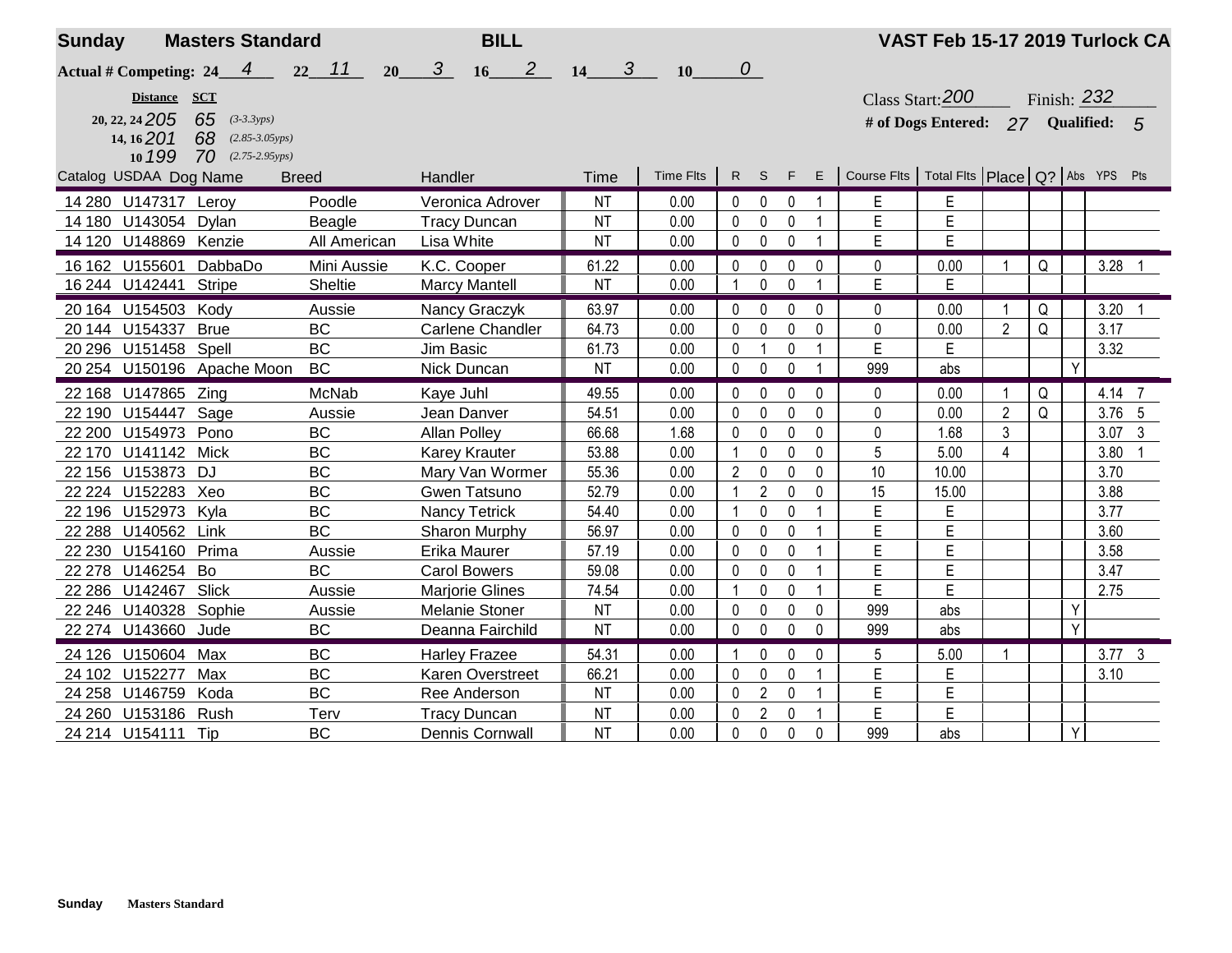| <b>Sunday</b> |                                                   | <b>Perf III Standard</b>                                                     |                              | <b>BILL</b>                |                 |           |              |              |          |              |                                                         | VAST Feb 15-17 2019 Turlock CA                                                      |                |   |   |          |   |
|---------------|---------------------------------------------------|------------------------------------------------------------------------------|------------------------------|----------------------------|-----------------|-----------|--------------|--------------|----------|--------------|---------------------------------------------------------|-------------------------------------------------------------------------------------|----------------|---|---|----------|---|
|               |                                                   | Actual # Competing: $20 \quad 2 \quad 16 \quad 6$                            |                              | $14 \quad 3$<br>$12\quad0$ | 08 <sup>1</sup> |           |              |              |          |              |                                                         |                                                                                     |                |   |   |          |   |
|               | Distance SCT<br>14, 16, 20 205<br>12201<br>08 199 | 68<br>$(Ch + 3 sec)$<br><b>71</b> $(Ch + 3 sec)$<br><b>73</b> $(Ch + 3 sec)$ |                              |                            |                 |           |              |              |          |              |                                                         | Class Start: $1:40$ Finish: 200<br># of Dogs Entered: <b>14</b> Qualified: <b>4</b> |                |   |   |          |   |
|               | Catalog USDAA Dog Name                            |                                                                              | <b>Breed</b>                 | <b>Handler</b>             | Time            | Time Flts | R S F        |              |          |              | $E$ Course Fits   Total Fits   Place   Q?   Abs YPS Pts |                                                                                     |                |   |   |          |   |
|               | 08 298 U143628 Kate                               |                                                                              | PWCorgi                      | <b>Nell Davis</b>          | 27.70           | 0.00      | $\mathbf{0}$ |              |          |              | E                                                       | E                                                                                   |                |   |   | 7.18     |   |
|               | 14 184 U142812 Liberty                            |                                                                              | <b>NSDuck Toller</b>         | Marcia Lyons               | 44.72           | 0.00      | 0            | 0            |          |              | 0                                                       | 0.00                                                                                |                | Q |   | 4.58     |   |
| 14 140        | U149672 Tenney                                    |                                                                              | Aussie                       | K.C. Cooper                | 59.59           | 0.00      |              | 0            | 0        | 0            | 5                                                       | 5.00                                                                                | $\overline{2}$ |   |   | 3.44     |   |
|               | 14 110 U511283 Sydney                             |                                                                              | Aussie                       | Karen Overstreet           | ΝT              | 0.00      | 0            |              |          |              | E                                                       | E                                                                                   |                |   |   |          |   |
|               | 14 134 U141749                                    | Dot                                                                          | <b>BCX</b>                   | Sara Rhodes                | NT              | 0.00      | 0            |              | U        | 0            | 999                                                     | abs                                                                                 |                |   | Y |          |   |
| 16 304        | U137750 Cadence                                   |                                                                              | Aussie                       | Erika Maurer               | 54.81           | 0.00      | 0            | <sup>0</sup> | $\cap$   | <sup>0</sup> | $\Omega$                                                | 0.00                                                                                |                | Q |   | $3.74$ 5 |   |
| 16 108        | U146920                                           | Jordon                                                                       | Labrador Retr                | Debbie McVay               | 63.06           | 0.00      | 0            |              |          |              | 0                                                       | 0.00                                                                                | $\overline{2}$ | Q |   | 3.25     | 3 |
| 16 118        | U139502 Squid                                     |                                                                              | Aussie                       | Sue Rush                   | 51.45           | 0.00      | 0            |              |          |              | Е                                                       | E                                                                                   |                |   |   | 3.98     |   |
| 16 204        | U146351                                           | Flv                                                                          | <b>BC</b>                    | Carlene Chandler           | 55.57           | 0.00      | 0            |              | $\cap$   |              | E                                                       | E                                                                                   |                |   |   | 3.69     |   |
| 16 266        | U142901                                           | Tiffanv                                                                      | <b>BC</b>                    | Pam D'Anna                 | 69.42           | 0.00      |              | 0            |          |              | Е                                                       | E                                                                                   |                |   |   | 2.95     |   |
|               | 16 166 U151998 Ticket                             |                                                                              | Am Pit Bull Ter Rosalie Ball |                            | NT              | 0.00      | 0            | $\mathbf{0}$ |          |              | E                                                       | E                                                                                   |                |   |   |          |   |
| 20 160        | U148460 Rocket                                    |                                                                              | Aussie                       | Nancy Graczyk              | 52.79           | 0.00      | 0            | $\Omega$     |          |              | 0                                                       | 0.00                                                                                |                | Q |   | 3.88     |   |
| 20 20 6       | U152238                                           | Trillian                                                                     | Aussie                       | Katrina Parkinson          | 62.91           | 0.00      | 0            | 0            | $\Omega$ |              | E                                                       | E                                                                                   |                |   |   | 3.26     |   |
|               | 20 124 U150338 Remy                               |                                                                              | Labrador Retr                | Melanie Long               | <b>NT</b>       | 0.00      | 0            |              | $\Omega$ |              | 999                                                     | abs                                                                                 |                |   | Y |          |   |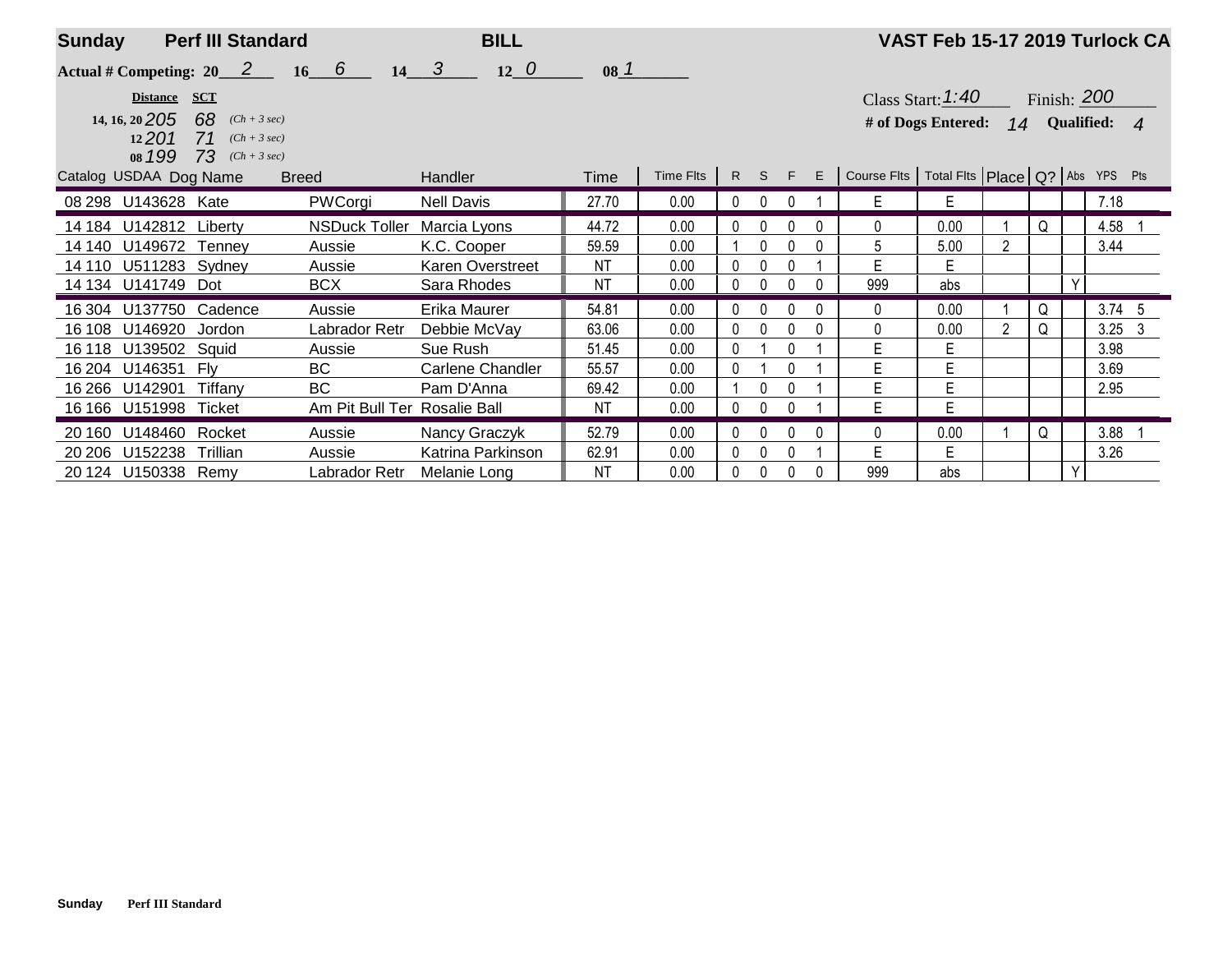| <b>Sunday</b>                                                                                                   | <b>Veterans Standard</b> | <b>BILL</b>       |       |           |  |  |          |  |                                                               |       |  |  |  | VAST Feb 15-17 2019 Turlock CA |
|-----------------------------------------------------------------------------------------------------------------|--------------------------|-------------------|-------|-----------|--|--|----------|--|---------------------------------------------------------------|-------|--|--|--|--------------------------------|
| $04\quad0$<br>Actual # Competing: $16 \quad 1 \quad 12 \quad 0$<br>$\begin{matrix} 0 & 0 \\ 0 & 0 \end{matrix}$ |                          |                   |       |           |  |  |          |  |                                                               |       |  |  |  |                                |
| Finish: $140$<br>Class Start: 135<br>Distance SCT                                                               |                          |                   |       |           |  |  |          |  |                                                               |       |  |  |  |                                |
| 16, 12 <b>205</b> 71 $(Ch + 6 sec)$<br># of Dogs Entered:<br><b>Qualified:</b><br>$\mathbf{p}$<br>- 0           |                          |                   |       |           |  |  |          |  |                                                               |       |  |  |  |                                |
|                                                                                                                 | 08 201 74 $(Ch+6 sec)$   |                   |       |           |  |  |          |  |                                                               |       |  |  |  |                                |
| 04 199 76 $(Ch+6 sec)$                                                                                          |                          |                   |       |           |  |  |          |  |                                                               |       |  |  |  |                                |
| Catalog USDAA Dog Name                                                                                          | <b>Breed</b>             | Handler           | Time  | Time Fits |  |  |          |  | R S F E   Course Fits   Total Fits   Place   Q?   Abs YPS Pts |       |  |  |  |                                |
| 08 228 U510198 Clark                                                                                            | Pomeranian               | Mardee Jang       | NT.   | 0.00      |  |  | $\Omega$ |  | 999                                                           | abs   |  |  |  |                                |
| 16 192 U140644 Chai                                                                                             | All American             | Kathy Van Der Maa | 65.42 | 0.00      |  |  |          |  | 10                                                            | 10.00 |  |  |  | 3.13                           |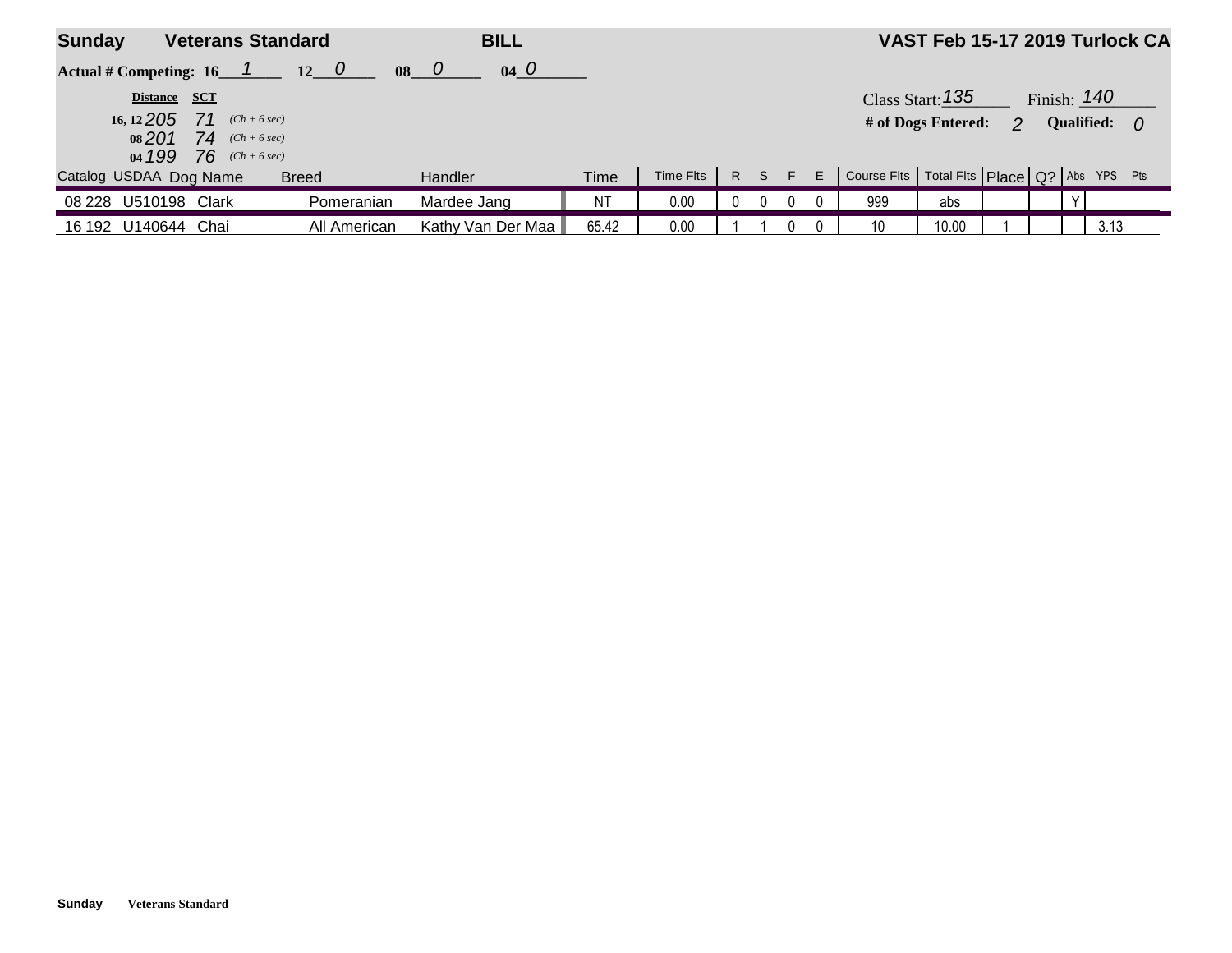| <b>Sunday</b> |                                       | <b>Masters Gamblers</b>      |                                                                          | <b>BILL</b>                   |                             |                  |                     |                |     |                                     | VAST Feb 15-17 2019 Turlock CA |       |                |       |                |
|---------------|---------------------------------------|------------------------------|--------------------------------------------------------------------------|-------------------------------|-----------------------------|------------------|---------------------|----------------|-----|-------------------------------------|--------------------------------|-------|----------------|-------|----------------|
|               | Actual # Competing: $24 \overline{5}$ |                              | $22 \quad 11$                                                            | $5\quad 16$<br>20             | 2 <sup>7</sup><br><b>14</b> | $\boldsymbol{3}$ | 0<br>10             |                |     |                                     |                                |       |                |       |                |
|               |                                       | <b>Joker</b>                 | <b>Time Allowed</b><br><b>Joker</b><br>Open                              | <b>Principle Gamble Type:</b> | <b>Change of Direction</b>  |                  |                     |                |     | Class Start: $310$                  |                                |       | Finish: 327    |       |                |
|               | <b>Point System</b>                   | <b>Value</b>                 |                                                                          |                               |                             |                  |                     |                |     | # of Dogs Entered: 33 Qualified: 15 |                                |       |                |       |                |
|               | 24, 22, 20 1357                       | 20                           | 25<br>15                                                                 |                               |                             |                  |                     |                |     |                                     |                                |       |                |       |                |
|               | 16, 14 1357<br>10 1357                | 20<br>20                     | $\overline{25}$<br>$\overline{16}$<br>$\overline{17}$<br>$\overline{25}$ |                               |                             |                  |                     |                |     |                                     |                                |       |                |       |                |
|               |                                       |                              |                                                                          |                               |                             |                  |                     |                | Got |                                     | Points                         |       |                |       |                |
| Catalog       |                                       | USDAA Dog Name               | <b>Breed</b>                                                             | Handler                       | Time                        | <b>Time Flts</b> | <b>Opening Path</b> |                |     | E Gam? Opning                       | Clsing                         | Total | Place          | $Q$ ? | Pts            |
|               | 10 248 U153643 Spumoni                |                              |                                                                          | All America Kathy Tyson       | <b>NT</b>                   | 0.00             |                     | $\overline{0}$ |     | 0                                   | 0                              | abs   |                |       |                |
|               | 14 280 U147317 Leroy                  |                              | Poodle                                                                   | Veronica Adrover              | 31.62                       | 0.00             | 31133717133         | $\overline{0}$ | Y   | 33                                  | 20                             | 53    | 1              | Q     | $\mathbf{1}$   |
|               | 14 242 U152777 Bullet                 |                              |                                                                          | DSFarmdo Debbie Ogg           | 36.44                       | 0.00             | 311337735           | 0              | Y   | 33                                  | $20\,$                         | 53    | $\overline{2}$ | Q     |                |
|               | 14 120 U148869 Kenzie                 |                              | All America Lisa White                                                   |                               | <b>NT</b>                   | 0.00             | 311331177           | $\overline{0}$ |     | 27                                  | $\mathbf 0$                    | 27    | 3              |       |                |
|               | 16 162 U155601                        | DabbaDo                      |                                                                          | Mini Aussie K.C. Cooper       | 31.97                       | 0.00             | 311373515           | 0              | Y   | 29                                  | 20                             | 49    | $\mathbf{1}$   | Q     |                |
|               | 16 244 U142441                        | <b>Stripe</b>                | Sheltie                                                                  | <b>Marcy Mantell</b>          | 34.46                       | 0.00             | 31135153553         | $\overline{0}$ |     | 35                                  | 0                              | 35    | $\overline{2}$ |       |                |
|               |                                       | 16 174 U146527 Quimblee      |                                                                          | Mini Aussie Tracy Machlan     | <b>NT</b>                   | 0.00             |                     | $\overline{0}$ |     | $\mathbf 0$                         | $\mathbf 0$                    | abs   |                |       |                |
|               | 20 206 U152238 Trillian               |                              | Aussie                                                                   | Katrina Parkinson             | 33.65                       | 0.00             | 3111377351          | $\overline{0}$ | Y   | 32                                  | 20                             | 52    |                | Q     | 3              |
|               | 20 164 U154503 Kody                   |                              | Aussie                                                                   | Nancy Graczyk                 | 34.36                       | 0.00             | 31133735            | 0              | Y   | 26                                  | 20                             | 46    | $\overline{2}$ | Q     | $\overline{1}$ |
|               | 20 296 U151458 Spell                  |                              | BC                                                                       | Jim Basic                     | 34.28                       | 0.00             | 31133077353         | 0              |     | 36                                  | 0                              | 36    | 3              |       |                |
|               | 20 144 U154337 Brue                   |                              | <b>BC</b>                                                                | <b>Carlene Chandler</b>       | 43.54                       | 3.54             | 311337730           | 0              |     | 28                                  | $\pmb{0}$                      | 28    | 4              |       |                |
|               | 20 100 U153163 Taiheiyo               |                              | BC                                                                       | Nancy Damarodas               | 39.30                       | 0.00             | 31137315            | 0              |     | 24                                  | $\mathbf 0$                    | 24    |                |       |                |
|               |                                       | 20 254 U150196 Apache Moo BC |                                                                          | Nick Duncan                   | <b>NT</b>                   | 0.00             |                     | $\overline{0}$ |     | $\mathbf 0$                         | $\mathbf 0$                    | abs   |                |       |                |
|               | 22 168 U147865 Zing                   |                              | McNab                                                                    | Kaye Juhl                     | 30.29                       | 0.00             | 3113377355          | $\overline{0}$ | Y   | 38                                  | 20                             | 58    |                | Q     | 7              |
|               | 22 230 U154160 Prima                  |                              | Aussie                                                                   | Erika Maurer                  | 32.89                       | 0.00             | 3113773515          | 0              | Y   | 36                                  | 20                             | 56    | $\overline{2}$ | Q     | $5\,$          |
|               | 22 196 U152973 Kyla                   |                              | <b>BC</b>                                                                | Nancy Tetrick                 | 32.31                       | 0.00             | 311311373515        | 0              | Υ   | 34                                  | 20                             | 54    | 3              | Q     | $\mathfrak{Z}$ |
|               | 22 190 U154447                        | Sage                         | Aussie                                                                   | Jean Danver                   | 34.29                       | 0.00             | 3113377133          | $\mathbf 0$    | Y   | 32                                  | 20                             | 52    | $\overline{4}$ | Q     | $\mathbf{1}$   |
|               | 22 286 U142467 Slick                  |                              | Aussie                                                                   | Marjorie Glines               | 36.56                       | 0.00             | 3113113773          | 0              | Υ   | 30                                  | 20                             | 50    |                | Q     |                |
|               | 22 304 U137750 Cadence                |                              | Aussie                                                                   | Erika Maurer                  | 33.76                       | 0.00             | 11773351            | 0              | Y   | 28                                  | 20                             | 48    |                | Q     |                |
|               | 22 200 U154973 Pono                   |                              | BC                                                                       | <b>Allan Polley</b>           | 33.65                       | 0.00             | 31133733            | 0              | Y   | 24                                  | 20                             | 44    |                | Q     |                |
|               | 22 156 U153873 DJ                     |                              | BC                                                                       | Mary Van Wormer               | 32.86                       | 0.00             | 01133735            | $\mathbf{0}$   | Y   | 23                                  | 20                             | 43    |                | Q     |                |
|               | 22 170 U141142 Mick                   |                              | BC                                                                       | <b>Karey Krauter</b>          | <b>NT</b>                   | 0.00             | 31133773553         | 0              |     | 41                                  | $\pmb{0}$                      | 41    |                |       |                |
|               | 22 278 U146254 Bo                     |                              | BC                                                                       | <b>Carol Bowers</b>           | 34.95                       | 0.00             | 3113713735          | 0              |     | 34                                  | $\pmb{0}$                      | 34    |                |       |                |
|               | 22 224 U152283 Xeo                    |                              | BC                                                                       | Gwen Tatsuno                  | <b>NT</b>                   | 0.00             | 311737351030        | $\overline{0}$ |     | 34                                  | 0                              | 34    |                |       |                |
|               | 22 274 U143660 Jude                   |                              | <b>BC</b>                                                                | Deanna Fairchild              | <b>NT</b>                   | 0.00             |                     | 0              |     | $\mathbf 0$                         | $\pmb{0}$                      | abs   |                |       |                |
|               | 22 246 U140328 Sophie                 |                              | Aussie                                                                   | Melanie Stoner                | <b>NT</b>                   | 0.00             |                     | $\overline{0}$ |     | $\pmb{0}$                           | 0                              | abs   |                |       |                |
|               | 22 116 U151053 River                  |                              | BC                                                                       | Deanna Fairchild              | <b>NT</b>                   | 0.00             |                     | $\overline{0}$ |     | 0                                   | 0                              | abs   |                |       |                |
|               | 24 126 U150604 Max                    |                              | <b>BC</b>                                                                | <b>Harley Frazee</b>          | 30.63                       | 0.00             | 3133773553          | $\overline{0}$ | Y   | 40                                  | 20                             | 60    |                | Q     | 3              |
|               | 24 258 U146759 Koda                   |                              | BC                                                                       | Ree Anderson                  | 32.72                       | 0.00             | 31133773505         | $\overline{0}$ | Y   | 38                                  | 20                             | 58    | $\overline{2}$ | Q     |                |
|               | 24 130 U152741 TiVo                   |                              | BC                                                                       | Cindy Macklin                 | <b>NT</b>                   | 0.00             | 3103377355          | 0              |     | 37                                  | $\pmb{0}$                      | 37    | 3              |       |                |
|               | 24 260 U153186 Rush                   |                              | Terv                                                                     | <b>Tracy Duncan</b>           | 32.86                       | 0.00             | 3113737351          | 0              |     | 34                                  | $\mathbf 0$                    | 34    | 4              |       |                |
|               | 24 102 U152277 Max                    |                              | BC                                                                       | Karen Overstreet              | <b>NT</b>                   | 0.00             | 313377350           | $\overline{0}$ |     | 32                                  | 0                              | 32    |                |       |                |
|               | 24 214 U154111 Tip                    |                              | BC                                                                       | Dennis Cornwall               | NT                          | 0.00             |                     | $\overline{0}$ |     | 0                                   | 0                              | abs   |                |       |                |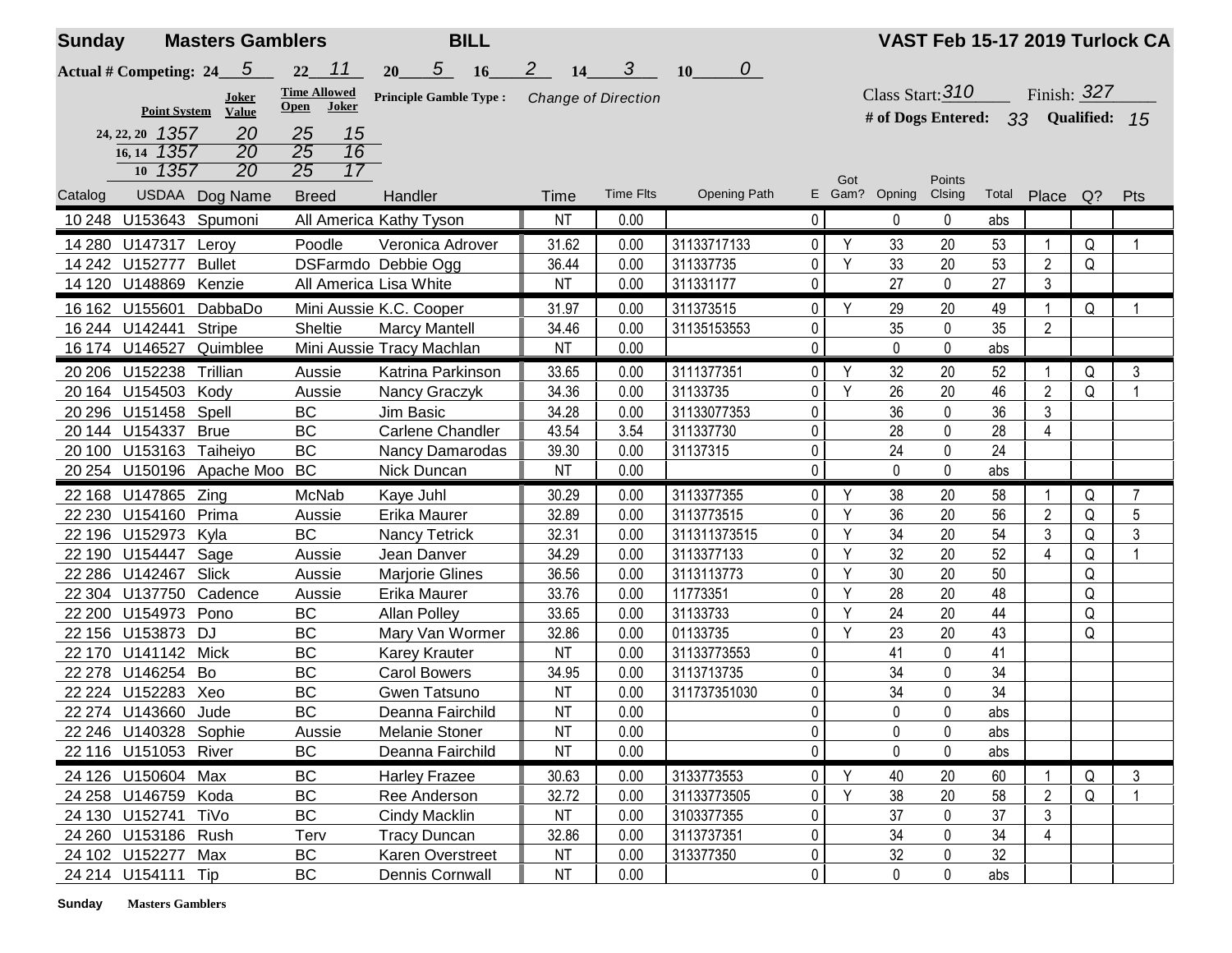| <b>Sunday</b> |                        | <b>Perf III Gamblers</b>         |                                 |                 | <b>BILL</b>                   |           |                            |                     |                |               |                    |                  |       |                 |       | VAST Feb 15-17 2019 Turlock CA |
|---------------|------------------------|----------------------------------|---------------------------------|-----------------|-------------------------------|-----------|----------------------------|---------------------|----------------|---------------|--------------------|------------------|-------|-----------------|-------|--------------------------------|
|               |                        | Actual # Competing: $20 \quad 1$ | $16$ 4                          |                 | $12\quad0$<br>$14 \quad 5$    |           | 08 <sup>1</sup>            |                     |                |               |                    |                  |       |                 |       |                                |
|               |                        | Joker                            | <b>Time Allowed</b>             |                 | <b>Principle Gamble Type:</b> |           | <b>Change of Direction</b> |                     |                |               | Class Start: $250$ |                  |       | Finish: $310$   |       |                                |
|               | <b>Point System</b>    | <b>Value</b>                     | <b>Open</b>                     | Joker           |                               |           |                            |                     |                |               | # of Dogs Entered: |                  |       | 15 Qualified: 7 |       |                                |
|               | 20, 16, 14 1357        | 20                               | 25                              | 16              |                               |           |                            |                     |                |               |                    |                  |       |                 |       |                                |
|               | 12 1357                | 20                               | $\overline{25}$                 | $\overline{17}$ |                               |           |                            |                     |                |               |                    |                  |       |                 |       |                                |
| Catalog       | 08 1357                | 20<br>USDAA Dog Name             | $\overline{25}$<br><b>Breed</b> | $\overline{18}$ | Handler                       | Time      | <b>Time Flts</b>           | <b>Opening Path</b> |                | Got<br>E Gam? | Opning             | Points<br>Clsing | Total | Place           | $Q$ ? | Pts                            |
| 08 182        | U137315 Poppy          |                                  |                                 |                 | Chihuahua Lisa White          | 35.35     | 0.00                       | 3113377             | $\overline{0}$ | Υ             | 25                 | 20               | 45    |                 | Q     |                                |
| 08 298        | U143628 Kate           |                                  | PWCorgi                         |                 | <b>Nell Davis</b>             | <b>NT</b> | 0.00                       |                     | $\mathbf{0}$   |               | $\mathbf{0}$       | 0                | abs   |                 |       |                                |
| 14 294        | U136971 Zeva           |                                  | BC                              |                 | Taffi Owen                    | 33.89     | 0.00                       | 313537735           | $\overline{0}$ | $\vee$        | 37                 | 20               | 57    |                 | Q     | 3                              |
| 14 140        | U149672 Tenney         |                                  | Aussie                          |                 | K.C. Cooper                   | 35.00     | 0.00                       | 3113735531          | $\overline{0}$ | $\vee$        | 32                 | 20               | 52    | $\overline{2}$  | Q     |                                |
| 14 112        | U135052 Deenie         |                                  |                                 | Border Kel      | <b>Carol Bowers</b>           | 32.44     | 0.00                       | 311313773           | $\overline{0}$ |               | 29                 | 20               | 49    | 3               | Q     |                                |
|               | 14 184 U142812 Liberty |                                  |                                 |                 | <b>NSDuck To Marcia Lyons</b> | NT        | 0.00                       | 311337171335        | $\overline{0}$ |               | 38                 | 0                | 38    | 4               |       |                                |
|               | 14 134 U141749 Dot     |                                  | <b>BCX</b>                      |                 | Sara Rhodes                   | 42.33     | 1.33                       | 03113137            | 0              |               | 19                 | 0                | 19    |                 |       |                                |
|               | 14 110 U511283 Sydney  |                                  | Aussie                          |                 | Karen Overstreet              | <b>NT</b> | 0.00                       |                     | $\overline{0}$ |               | 0                  | 0                | abs   |                 |       |                                |
| 16 288        | U140562                | Link                             | BC                              |                 | Sharon Murphy                 | 33.20     | 0.00                       | 3311733733          | $\Omega$       | $\checkmark$  | 34                 | 20               | 54    |                 | Q     | 3                              |
| 16 266        | U142901                | Tiffany                          | <b>BC</b>                       |                 | Pam D'Anna                    | 34.96     | 0.00                       | 311337735           | $\overline{0}$ |               | 33                 | 20               | 53    | $\overline{2}$  | Q     |                                |
| 16 108        | U146920                | Jordon                           |                                 |                 | Labrador R Debbie McVay       | 33.62     | 0.00                       | 311337733           | 0 <sub>1</sub> | $\checkmark$  | 31                 | 20               | 51    | 3               | Q     |                                |
| 16 118        | U139502 Squid          |                                  | Aussie                          |                 | Sue Rush                      | 34.98     | 0.00                       | 3133153515          | 0              |               | 30                 | $\mathbf{0}$     | 30    | 4               |       |                                |
| 20 160        | U148460 Rocket         |                                  | Aussie                          |                 | Nancy Graczyk                 | ΝT        | 0.00                       | 31133773553         | $\overline{0}$ |               | 41                 | 0                | 41    |                 |       |                                |
|               | 20 124 U150338         | Remy                             |                                 |                 | Labrador R Melanie Long       | <b>NT</b> | 0.00                       |                     | 0              |               | 0                  | 0                | abs   |                 |       |                                |
|               | 20 226 U140327 Mozzie  |                                  | Aussie                          |                 | Melanie Stoner                | <b>NT</b> | 0.00                       |                     | 0              |               | $\mathbf{0}$       | 0                | abs   |                 |       |                                |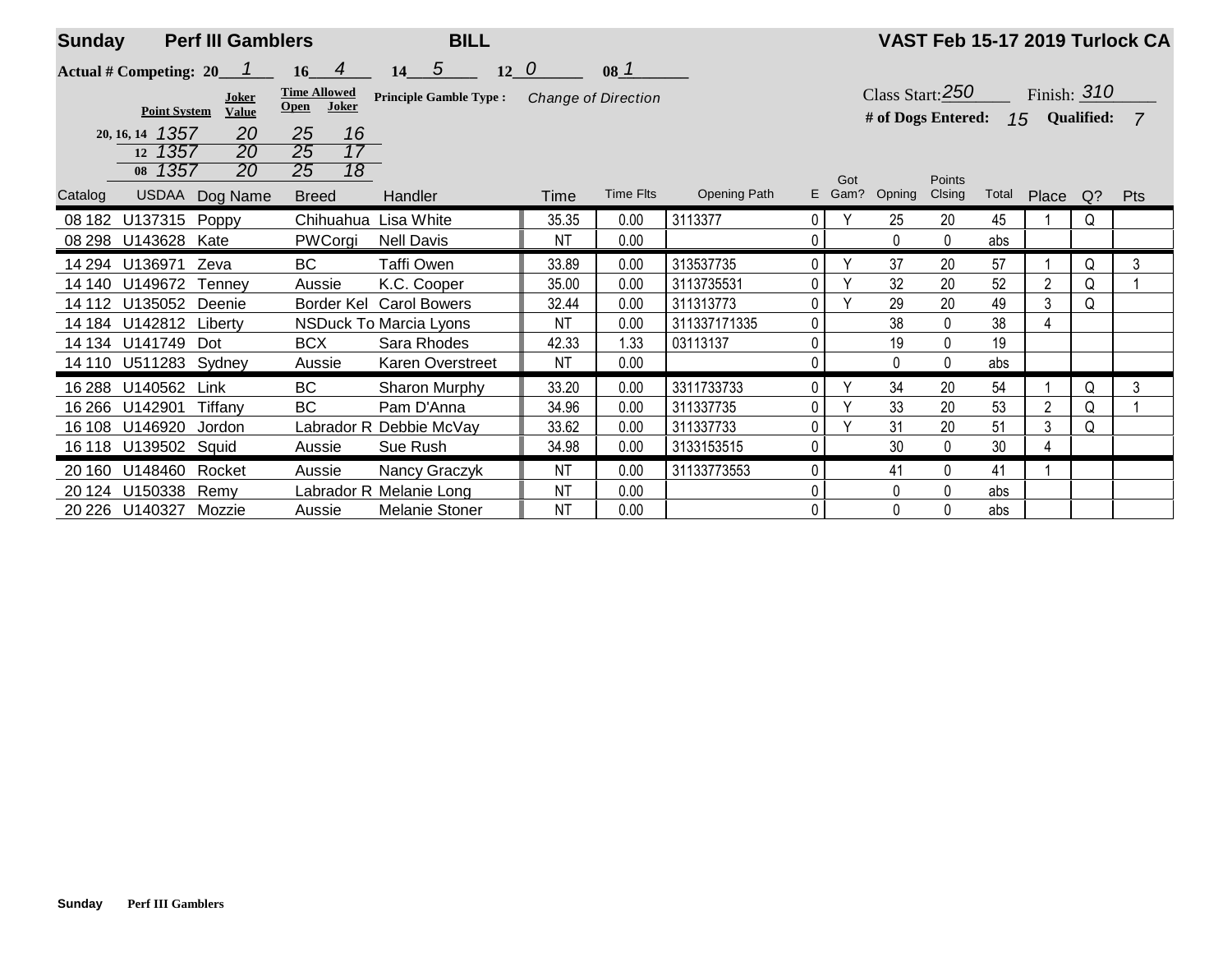| <b>Sunday</b> | <b>Veterans Gamblers</b>         |                |                                   | <b>BILL</b>                   |           |                            |              |        |                    |               |       |               |            | VAST Feb 15-17 2019 Turlock CA |
|---------------|----------------------------------|----------------|-----------------------------------|-------------------------------|-----------|----------------------------|--------------|--------|--------------------|---------------|-------|---------------|------------|--------------------------------|
|               | Actual # Competing: $16 \quad 1$ |                | $12 \quad 0$                      | $04\quad0$<br>08              |           |                            |              |        |                    |               |       |               |            |                                |
|               |                                  | <b>Joker</b>   | <b>Time Allowed</b><br>Open Joker | <b>Principle Gamble Type:</b> |           | <b>Change of Direction</b> |              |        | Class Start: 245   |               |       | Finish: $250$ |            |                                |
|               | <b>Point System</b>              | <b>Value</b>   |                                   |                               |           |                            |              |        | # of Dogs Entered: |               | 3     |               | Qualified: | $\mathbf 1$                    |
|               | 16, 12 1357                      | 20             | 17<br>25                          |                               |           |                            |              |        |                    |               |       |               |            |                                |
|               | 08 1357                          | 20             | $\overline{18}$<br>25             |                               |           |                            |              |        |                    |               |       |               |            |                                |
|               | 04 1357                          | 20             | 19<br>25                          |                               |           |                            |              | Got    |                    | <b>Points</b> |       |               |            |                                |
| Catalog       |                                  | USDAA Dog Name | <b>Breed</b>                      | Handler                       | Time      | Time Flts                  | Opening Path | E Gam? | Opning             | Clsing        | Total | Place         | $Q$ ?      | <b>Pts</b>                     |
| 08 180        | U143054 Dylan                    |                | Beagle                            | <b>Tracy Duncan</b>           | <b>NT</b> | 0.00                       | 311337       |        | 18                 |               | 18    |               |            |                                |
|               | 08 228 U510198 Clark             |                |                                   | Pomerania Mardee Jang         | <b>NT</b> | 0.00                       |              |        |                    |               | abs   |               |            |                                |
|               | 16 192 U140644 Chai              |                |                                   | All America Kathy Van Der Maa | 33.77     | 0.00                       | 11311311373  |        | 25                 | 20            | 45    |               | Q          |                                |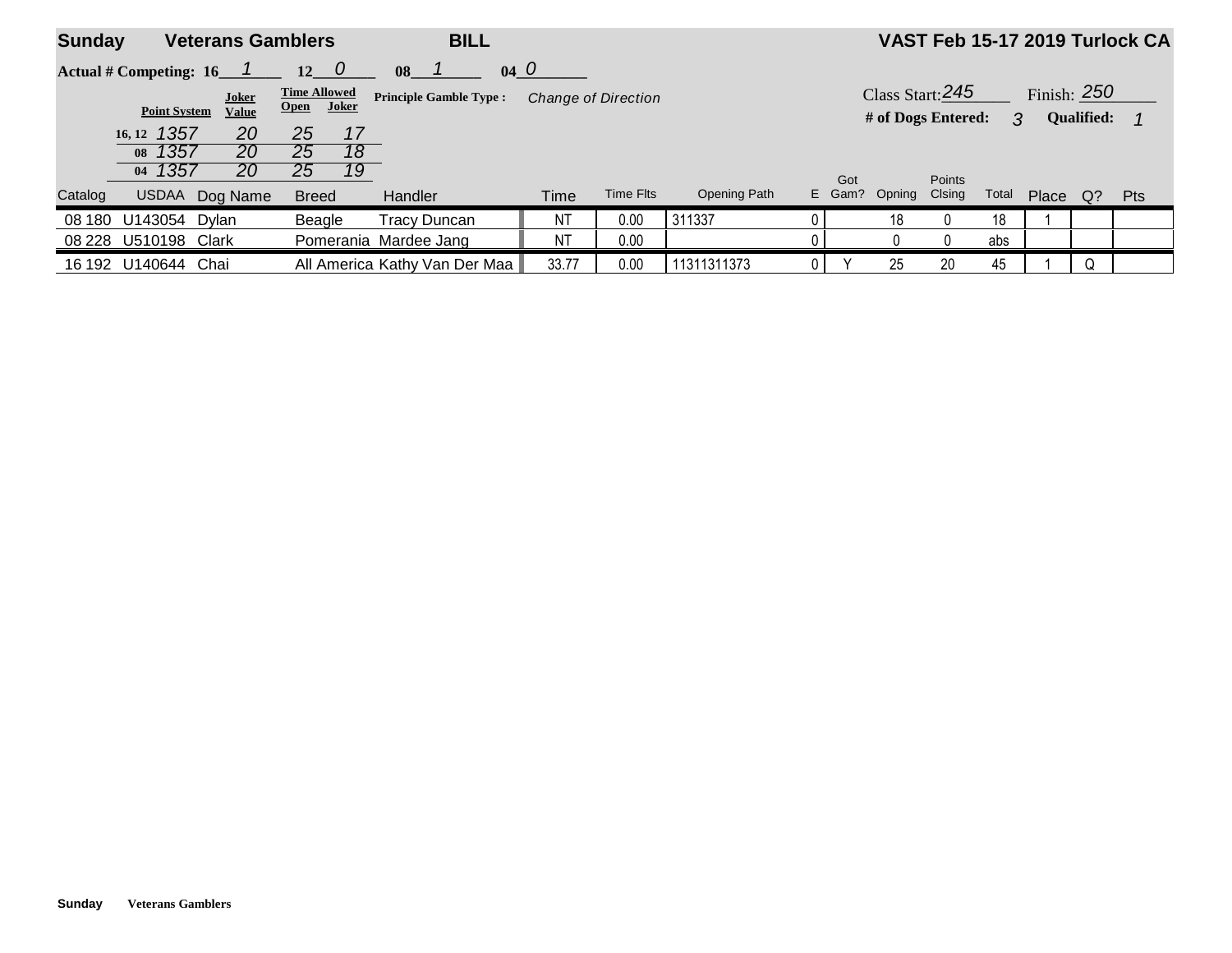| <b>Sunday</b> |                         | <b>Masters Snooker</b>           |              | <b>BILL</b>               |                          |              |                           |              |                |                                    |                | VAST Feb 15-17 2019 Turlock CA |                 |    |   |  |
|---------------|-------------------------|----------------------------------|--------------|---------------------------|--------------------------|--------------|---------------------------|--------------|----------------|------------------------------------|----------------|--------------------------------|-----------------|----|---|--|
|               |                         | Actual # Competing: $24 \quad 4$ | 10<br>22     | $5\qquad 16$<br>20        | $2^{\circ}$<br><b>14</b> | $\mathbf{2}$ | $\mathbf{1}$<br><b>10</b> |              |                |                                    |                |                                |                 |    |   |  |
|               |                         | <b>Time Allowed</b>              |              | <b>Course Type:</b>       | 50-60 Modified Standard  |              |                           |              |                | Class Start: $950$                 |                |                                | Finish: 1030    |    |   |  |
|               |                         | 24, 22, 20 46                    |              |                           |                          |              |                           |              |                | # of Dogs Entered: 34 Qualified: 8 |                |                                |                 |    |   |  |
|               |                         | 16, 14 48<br>10 50               |              |                           |                          |              |                           |              |                |                                    |                |                                |                 |    |   |  |
|               |                         |                                  |              |                           |                          |              | <b>Opening Path</b>       | E.           | Clsing         | Opning Clsing                      | Points         | Total                          |                 |    |   |  |
| Catalog       |                         | USDAA Dog Name                   | <b>Breed</b> | Handler                   | Time                     |              |                           |              | max            |                                    |                |                                | Place $Q$ ? Pts |    |   |  |
|               | 10 248 U153643 Spumoni  |                                  |              | All America Kathy Tyson   | 33.51                    |              | 131615                    | $\mathbf{0}$ | 4              | 17                                 | 9              | 26                             |                 |    |   |  |
|               | 14 242 U152777 Bullet   |                                  |              | DSFarmdo Debbie Ogg       | 38.63                    |              | 151614                    | 0            | 7              | 18                                 | 27             | 45                             | 1               | SQ |   |  |
|               | 14 280 U147317 Leroy    |                                  | Poodle       | Veronica Adrover          | 57.57                    |              | 131016                    | 0            | 4              | 12                                 | 9              | 21                             | $\overline{2}$  |    |   |  |
|               | 16 244 U142441          | <b>Stripe</b>                    | Sheltie      | <b>Marcy Mantell</b>      | 51.51                    |              | 171717                    | $\mathbf 0$  | $\overline{7}$ | 24                                 | 27             | 51                             | $\mathbf{1}$    | SQ |   |  |
|               | 16 162 U155601          | DabbaDo                          |              | Mini Aussie K.C. Cooper   | <b>NT</b>                |              | 151613                    | 0            | 3              | 17                                 | 5              | 22                             | $\overline{2}$  |    |   |  |
|               |                         | 16 174 U146527 Quimblee          |              | Mini Aussie Tracy Machlan | <b>NT</b>                |              |                           | 0            | 0              | $\mathbf 0$                        | $\pmb{0}$      | abs                            |                 |    |   |  |
|               | 20 296 U151458 Spell    |                                  | <b>BC</b>    | Jim Basic                 | 40.51                    |              | 151515                    | 0            | 7              | 18                                 | 27             | 45                             | 1               | SQ | 3 |  |
|               | 20 164 U154503 Kody     |                                  | Aussie       | Nancy Graczyk             | 47.61                    |              | 151613                    | 0            | $\overline{7}$ | 17                                 | 27             | 44                             | $\overline{2}$  | Q  |   |  |
|               | 20 144 U154337          | <b>Brue</b>                      | <b>BC</b>    | <b>Carlene Chandler</b>   | 31.73                    |              | 151613                    | 0            | 3              | 17                                 | 5              | 22                             | 3               |    |   |  |
|               | 20 206 U152238 Trillian |                                  | Aussie       | Katrina Parkinson         | <b>NT</b>                |              | 1516                      | 0            | $\pmb{0}$      | 13                                 | 0              | 13                             | 4               |    |   |  |
|               | 20 122 U149895 Yuli     |                                  | BC           | Linda Greene              | 20.41                    |              | 14                        | 0            | 0              | 5                                  | 0              | 5                              |                 |    |   |  |
|               | 20 146 U148142 Kirk     |                                  | <b>BC</b>    | Channan Fosty             | <b>NT</b>                |              |                           | 0            | 0              | 0                                  | 0              | abs                            |                 |    |   |  |
|               |                         | 20 254 U150196 Apache Moo        | <b>BC</b>    | Nick Duncan               | <b>NT</b>                |              |                           | 0            | 0              | 0                                  | 0              | abs                            |                 |    |   |  |
|               | 20 284 U148798 Banksy   |                                  | BC           | Laura Hartwick            | <b>NT</b>                |              |                           | 0            | $\mathbf{0}$   | 0                                  | 0              | abs                            |                 |    |   |  |
|               | 20 208 U151791 Ziva     |                                  | BC           | Sandy Zajkowski           | <b>NT</b>                |              |                           | $\mathbf 0$  | $\mathbf{0}$   | $\mathbf 0$                        | 0              | abs                            |                 |    |   |  |
|               | 22 200 U154973 Pono     |                                  | <b>BC</b>    | <b>Allan Polley</b>       | 38.96                    |              | 131613                    | 0            | $\overline{7}$ | 15                                 | 27             | 42                             | 1               | SQ | 5 |  |
|               | 22 288 U140562 Link     |                                  | <b>BC</b>    | Sharon Murphy             | 39.39                    |              | 151413                    | 0            | 7              | 15                                 | 27             | 42                             | $\overline{2}$  | SQ | 3 |  |
|               | 22 286 U142467          | Slick                            | Aussie       | <b>Marjorie Glines</b>    | 45.69                    |              | 161615                    | 0            | 6              | 20                                 | 20             | 40                             | 3               | Q  |   |  |
|               | 22 278 U146254 Bo       |                                  | BC           | <b>Carol Bowers</b>       | 47.19                    |              | 171615                    | 0            | 4              | 21                                 | 9              | $30\,$                         | 4               |    |   |  |
|               | 22 168 U147865 Zing     |                                  | McNab        | Kaye Juhl                 | 40.00                    |              | 151515                    | 0            | 3              | 18                                 | 5              | 23                             |                 |    |   |  |
|               | 22 230 U154160 Prima    |                                  | Aussie       | Erika Maurer              | <b>NT</b>                |              | 151614                    | 0            | 0              | 18                                 | 0              | 18                             |                 |    |   |  |
|               | 22 246 U140328 Sophie   |                                  | Aussie       | <b>Melanie Stoner</b>     | <b>NT</b>                |              | 1516                      | 0            | $\Omega$       | 13                                 | 0              | 13                             |                 |    |   |  |
|               | 22 196 U152973 Kyla     |                                  | <b>BC</b>    | Nancy Tetrick             | 29.91                    |              | 13101                     | 0            | 0              | 6                                  | 0              | 6                              |                 |    |   |  |
|               | 22 190 U154447 Sage     |                                  | Aussie       | Jean Danver               | 9.45                     |              | 10                        | 0            | $\pmb{0}$      |                                    | 0              | $\mathbf{1}$                   |                 |    |   |  |
|               | 22 224 U152283 Xeo      |                                  | BC           | Gwen Tatsuno              | <b>NT</b>                |              | 10                        | 0            | 0              |                                    | 0              | $\mathbf{1}$                   |                 |    |   |  |
|               | 22 202 U146223 Maxx     |                                  | BC           | Linda Darcy               | <b>NT</b>                |              |                           | 0            | 0              | 0                                  | 0              | abs                            |                 |    |   |  |
|               | 22 274 U143660 Jude     |                                  | BC           | Deanna Fairchild          | <b>NT</b>                |              |                           | $\mathbf{0}$ | $\Omega$       | 0                                  | $\mathbf 0$    | abs                            |                 |    |   |  |
|               | 22 116 U151053 River    |                                  | BC           | Deanna Fairchild          | <b>NT</b>                |              |                           | 0            | 0              | 0                                  | 0              | abs                            |                 |    |   |  |
|               | 22 270 U145260 Scout    |                                  | <b>BC</b>    | Sandy Zajkowski           | <b>NT</b>                |              |                           | 0            | $\bf{0}$       | 0                                  | 0              | abs                            |                 |    |   |  |
|               | 24 260 U153186 Rush     |                                  | Terv         | <b>Tracy Duncan</b>       | 37.10                    |              | 151614                    | 0            |                | 18                                 | 27             | 45                             |                 | SQ | 3 |  |
|               | 24 126 U150604 Max      |                                  | BC           | <b>Harley Frazee</b>      | <b>NT</b>                |              | 161615                    | 0            | $\overline{c}$ | 20                                 | $\overline{2}$ | 22                             | $\overline{2}$  |    |   |  |
|               | 24 102 U152277 Max      |                                  | BC           | Karen Overstreet          | 16.53                    |              | 1316                      | 0            | $\mathbf{0}$   | 11                                 | 0              | 11                             | 3               |    |   |  |
|               | 24 258 U146759 Koda     |                                  | <b>BC</b>    | Ree Anderson              | <b>NT</b>                |              | 0                         | 0            | 0              | 0                                  | $\mathbf 0$    | 0                              | 4               |    |   |  |
|               | 24 214 U154111 Tip      |                                  | BC           | Dennis Cornwall           | <b>NT</b>                |              |                           | 0            | 0              | 0                                  | 0              | abs                            |                 |    |   |  |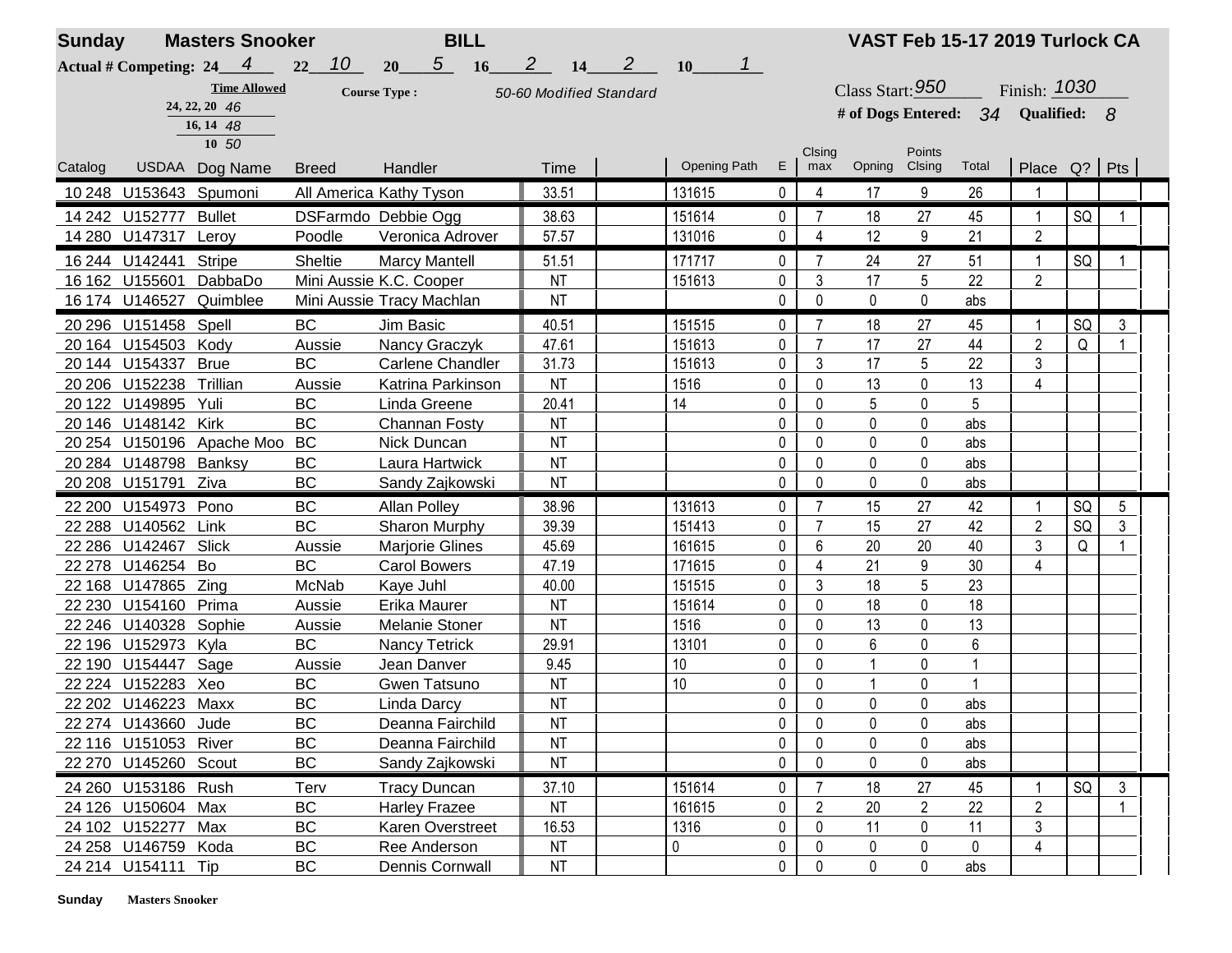| <b>Sunday</b> | <b>Perf III Snooker</b>    |                     |                      | <b>BILL</b>                   |                         |           |              |             |                |                       |                | VAST Feb 15-17 2019 Turlock CA |                |    |                |  |
|---------------|----------------------------|---------------------|----------------------|-------------------------------|-------------------------|-----------|--------------|-------------|----------------|-----------------------|----------------|--------------------------------|----------------|----|----------------|--|
|               | Actual # Competing: $20$ 4 |                     | 7 <sup>7</sup><br>16 | $\overline{7}$<br>14          | $12 - 1$                | $08_{-}2$ |              |             |                |                       |                |                                |                |    |                |  |
|               |                            | <b>Time Allowed</b> |                      | <b>Course Type:</b>           | 50-60 Modified Standard |           |              |             |                | Class Start: 905      |                |                                | Finish: 950    |    |                |  |
|               |                            | 20, 16, 14 48       |                      |                               |                         |           |              |             |                | # of Dogs Entered: 23 |                |                                | Qualified:     |    | $\overline{7}$ |  |
|               |                            | 12 50               |                      |                               |                         |           |              |             |                |                       |                |                                |                |    |                |  |
|               |                            | 08 52               |                      |                               |                         |           |              |             | Clsing         |                       | Points         |                                |                |    |                |  |
| Catalog       | <b>USDAA</b>               | Dog Name            | <b>Breed</b>         | Handler                       | Time                    |           | Opening Path | E.          | max            | Opning                | Clsing         | Total                          | Place $Q?$ Pts |    |                |  |
|               | 08 182 U137315             | Poppy               | Chihuahua Lisa White |                               | 50.95                   |           | 141614       | 0           |                | 17                    | 27             | 44                             |                | SQ |                |  |
|               | 08 298 U143628 Kate        |                     | PWCorgi              | <b>Nell Davis</b>             | 59.42                   |           | 131613       | 0           | 6              | 15                    | 20             | 35                             | $\overline{2}$ |    |                |  |
|               | 12 218 U137925 Minnie      |                     |                      | Nordic Spit Marie Sipes       | 49.01                   |           | 131415       | $\mathbf 0$ | $\overline{7}$ | 15                    | 27             | 42                             | $\overline{ }$ | SQ |                |  |
|               | 14 140 U149672 Tenney      |                     | Aussie               | K.C. Cooper                   | 48.77                   |           | 151614       | 0           | 7              | 18                    | 27             | 45                             |                | SQ | 5              |  |
| 14 138        | U143395                    | Kaspur              |                      | Nordic Spit Marie Sipes       | 46.55                   |           | 131415       | 0           | $\overline{7}$ | 15                    | 27             | 42                             | $\overline{2}$ | SQ | 3              |  |
|               | 14 184 U142812 Liberty     |                     |                      | <b>NSDuck To Marcia Lyons</b> | 39.14                   |           | 161615       | 0           | 6              | 20                    | 20             | 40                             | 3              | Q  |                |  |
| 14 110        | U511283 Sydney             |                     | Aussie               | <b>Karen Overstreet</b>       | 43.62                   |           | 131613       | 0           | 6              | 15                    | 20             | 35                             | $\overline{4}$ |    |                |  |
|               | 14 112 U135052             | Deenie              |                      | Border Kel Carol Bowers       | 32.18                   |           | 161615       | 0           | $\overline{2}$ | 20                    | $\overline{2}$ | 22                             |                |    |                |  |
|               | 14 134 U141749             | Dot                 | <b>BCX</b>           | Sara Rhodes                   | 45.04                   |           | 131413       | 0           | 3              | 13                    | 5              | 18                             |                |    |                |  |
|               | 14 294 U136971 Zeva        |                     | <b>BC</b>            | <b>Taffi Owen</b>             | 43.14                   |           | 131010       | $\mathbf 0$ | 0              | 6                     | 0              | 6                              |                |    |                |  |
|               | 16 304 U137750 Cadence     |                     | Aussie               | Erika Maurer                  | 44.37                   |           | 151614       | 0           | $\overline{7}$ | 18                    | 27             | 45                             |                | SQ | 5              |  |
| 16 238        | U142921                    | Skylr               | <b>BC</b>            | <b>Jennette Kovacs</b>        | 45.45                   |           | 131715       | 0           | 4              | 18                    | 9              | 27                             | $\overline{c}$ |    | 3              |  |
|               | 16 108 U146920             | Jordon              |                      | Labrador R Debbie McVay       | 42.22                   |           | 131015       | 0           | 5              | 11                    | 14             | 25                             | 3              |    |                |  |
| 16 118        | U139502                    | Squid               | Aussie               | Sue Rush                      | 32.22                   |           | 131615       | 0           | 3              | 17                    | 5              | 22                             | $\overline{4}$ |    |                |  |
| 16 204        | U146351                    | Flv                 | <b>BC</b>            | Carlene Chandler              | 41.89                   |           | 001613       | 0           | 4              | 11                    | 9              | 20                             |                |    |                |  |
| 16 300        | U134838                    | Nim                 | <b>BC</b>            | Linda Greene                  | 23.57                   |           | 1517         | 0           | 0              | 14                    | 0              | 14                             |                |    |                |  |
| 16 16 6       | U151998                    | Ticket              |                      | Am Pit Bull Rosalie Ball      | 12.25                   |           | 10           | 0           | $\Omega$       |                       | 0              |                                |                |    |                |  |
|               | 16 114 U507749             | Niko                | <b>BC</b>            | Linda Darcy                   | <b>NT</b>               |           |              | 0           | 0              | 0                     | 0              | abs                            |                |    |                |  |
|               | 16 178 U139004 Ruthie      |                     | <b>BC</b>            | <b>Robert Greene</b>          | <b>NT</b>               |           |              | 0           | $\Omega$       | 0                     | 0              | abs                            |                |    |                |  |
| 20 160        | U148460 Rocket             |                     | Aussie               | Nancy Graczyk                 | 42.21                   |           | 131615       | 0           | 7              | 17                    | 27             | 44                             |                | SQ | 3              |  |
| 20 124        | U150338                    | Remy                |                      | Labrador R Melanie Long       | 38.98                   |           | 131613       | 0           | 6              | 15                    | 20             | 35                             | $\overline{2}$ |    |                |  |
| 20 2 26       | U140327                    | Mozzie              | Aussie               | <b>Melanie Stoner</b>         | 42.22                   |           | 131616       | 0           | 5              | 18                    | 14             | 32                             | 3              |    |                |  |
|               | 20 252 U150908             | <b>Isaac</b>        | Poodle               | Diane Vargas                  | 10.39                   |           | 13           | 0           | 0              | $\overline{4}$        | 0              | $\overline{4}$                 | $\overline{4}$ |    |                |  |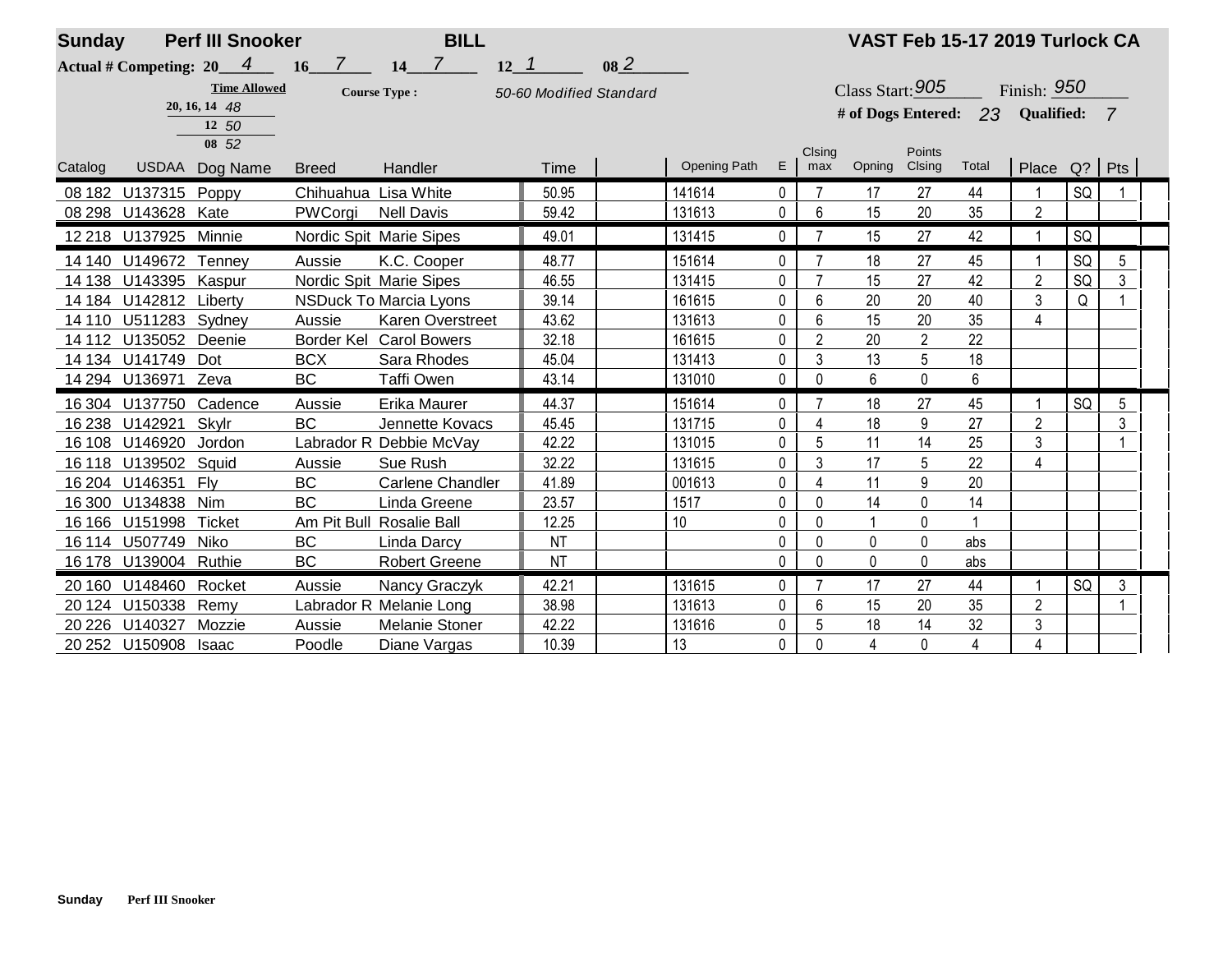| <b>Sunday</b> | <b>BILL</b><br><b>Veterans Snooker</b> |                     |              |                               |        |       |                         |              |    |               |                    |                  | VAST Feb 15-17 2019 Turlock CA |                |   |  |
|---------------|----------------------------------------|---------------------|--------------|-------------------------------|--------|-------|-------------------------|--------------|----|---------------|--------------------|------------------|--------------------------------|----------------|---|--|
|               | Actual # Competing: 16                 |                     | $12$ 0       | $\vert$ 2<br>08               | $04-1$ |       |                         |              |    |               |                    |                  |                                |                |   |  |
|               |                                        | <b>Time Allowed</b> |              | <b>Course Type:</b>           |        |       | 50-60 Modified Standard |              |    |               | Class Start: $900$ |                  |                                | Finish: 905    |   |  |
|               |                                        | 16, 12, 50<br>08 52 |              |                               |        |       |                         |              |    |               | # of Dogs Entered: |                  | $\mathbf{A}$                   | Qualified: 2   |   |  |
|               |                                        | 04 54               |              |                               |        |       |                         |              |    |               |                    |                  |                                |                |   |  |
| Catalog       | <b>USDAA</b>                           | Dog Name            | <b>Breed</b> | Handler                       |        | Time  |                         | Opening Path | E. | Clsing<br>max | Opning             | Points<br>Clsing | Total                          | Place Q?   Pts |   |  |
| 04 272        | U506524 Porsche                        |                     | PWCorgi      | Debbie Ogg                    |        | 30.63 |                         | 151614       |    |               | 18                 |                  | 20                             |                |   |  |
| 08 228        | U510198                                | Clark               |              | Pomerania Mardee Jang         |        | 54.91 |                         | 141614       |    |               |                    | 27               | 44                             |                | Q |  |
|               | 08 180 U143054 Dylan                   |                     | Beagle       | <b>Tracy Duncan</b>           |        | 60.46 |                         | 151614       |    |               | 18                 | 14               | 32                             | ົ              |   |  |
|               | 16 192 U140644                         | Chai                |              | All America Kathy Van Der Maa |        | 49.37 |                         | 131615       |    |               |                    | 27               | 44                             |                |   |  |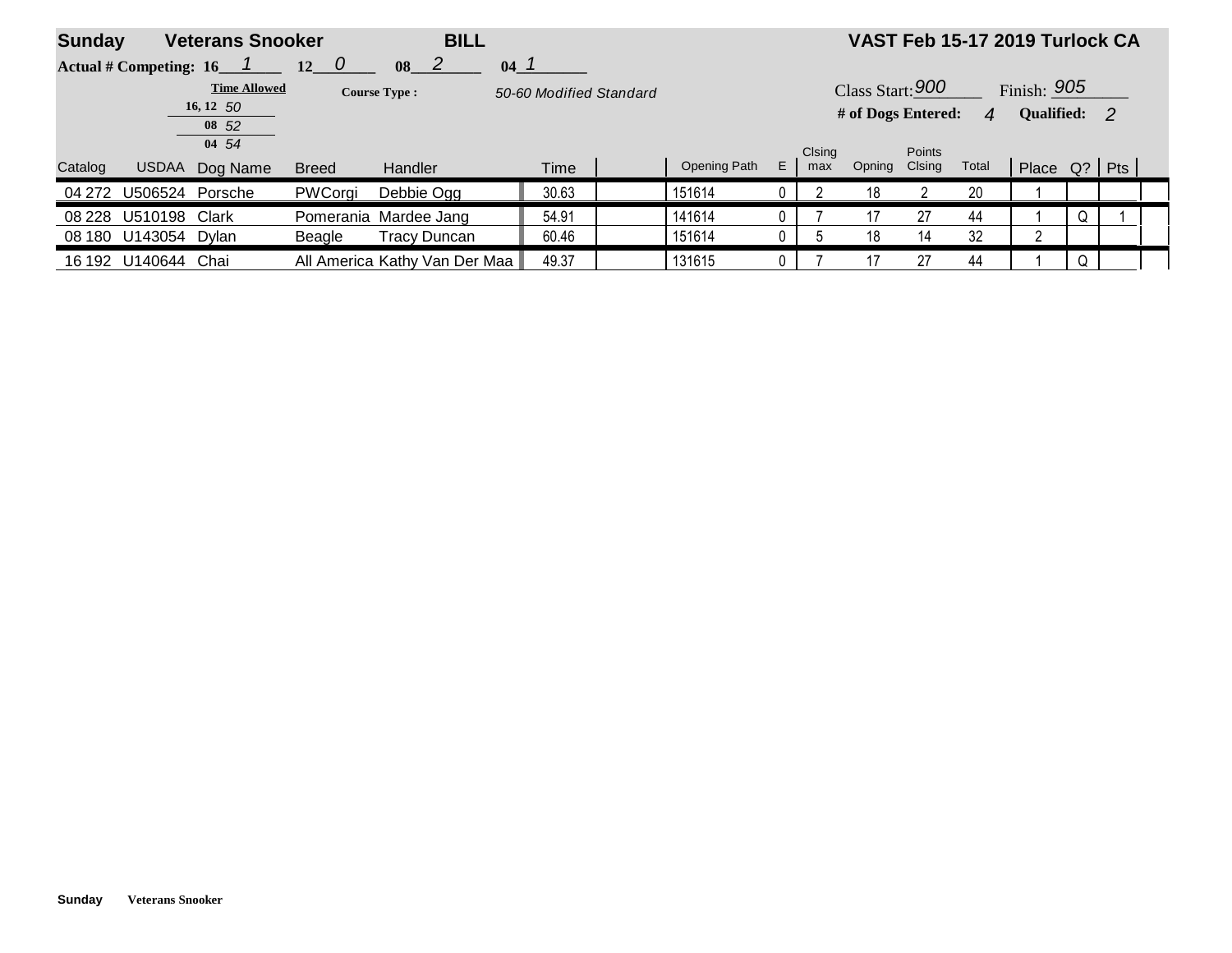| <b>Sunday</b>        | <b>Masters Jumpers</b>                                                                                            |                       | <b>BILL</b>                            |                        |           |                         |                              |                |                                                     | VAST Feb 15-17 2019 Turlock CA                         |                |             |   |        |                |
|----------------------|-------------------------------------------------------------------------------------------------------------------|-----------------------|----------------------------------------|------------------------|-----------|-------------------------|------------------------------|----------------|-----------------------------------------------------|--------------------------------------------------------|----------------|-------------|---|--------|----------------|
| 14, 16 150           | Actual # Competing: $24 \quad 5$<br>22<br>Distance SCT<br>20, 22, 24 $152$ 37 $(4-4.3yps)$<br>$39$ (3.75-4.05yps) | 14<br>20 <sup>°</sup> | $\overline{2}$<br>5 <sup>5</sup><br>16 | $\boldsymbol{3}$<br>14 | 10        | $\mathbf 1$             |                              |                |                                                     | Class Start: $830$<br># of Dogs Entered: 35 Qualified: |                | Finish: 900 |   |        | <b>8</b>       |
|                      | 10 149<br>41 $(3.5-3.8yps)$<br>Catalog USDAA Dog Name<br><b>Breed</b>                                             |                       | Handler                                | Time                   | Time Flts | R S                     | F.                           | $\mathsf E$    | Course Fits   Total Fits   Place   Q?   Abs YPS Pts |                                                        |                |             |   |        |                |
|                      | 10 248 U153643 Spumoni                                                                                            | All American          | Kathy Tyson                            | 35.67                  | 0.00      | $\mathbf 0$             | $\mathbf 0$<br>$\mathbf 0$   | $\mathbf{1}$   | E                                                   | E                                                      |                |             |   | 4.18   |                |
|                      | 14 180 U143054 Dylan                                                                                              | Beagle                | <b>Tracy Duncan</b>                    | 35.57                  | 0.00      | $\mathbf 0$             | 0<br>0                       | 0              | 0                                                   | 0.00                                                   |                | Q           |   | 4.22   |                |
|                      | 14 242 U152777 Bullet                                                                                             | <b>DSFarmdog</b>      | Debbie Ogg                             | 30.28                  | 0.00      |                         | 0<br>$\Omega$                | $\mathbf{1}$   | E                                                   | E                                                      |                |             |   | 4.95   |                |
|                      | 14 280 U147317 Leroy                                                                                              | Poodle                | Veronica Adrover                       | 33.40                  | 0.00      | -1                      | 0<br>$\mathbf 0$             | $\overline{1}$ | E                                                   | E                                                      |                |             |   | 4.49   |                |
| 16 244 U142441       | Stripe                                                                                                            | <b>Sheltie</b>        | <b>Marcy Mantell</b>                   | 45.98                  | 0.00      | 3                       | 0<br>0                       |                | E                                                   | E                                                      |                |             |   | 3.26   |                |
| 16 162 U155601       | DabbaDo                                                                                                           | Mini Aussie           | K.C. Cooper                            | 46.30                  | 0.00      | $\mathbf 0$             | 0<br>$\Omega$                | 1              | E                                                   | E                                                      |                |             |   | 3.24   |                |
| 20 122 U149895       | Yuli                                                                                                              | <b>BC</b>             | Linda Greene                           | 23.80                  | 0.00      | $\pmb{0}$               | 0<br>$\Omega$                | 0              | $\Omega$                                            | 0.00                                                   | -1             | Q           |   | 6.39   | 3              |
|                      | 20 164 U154503 Kody                                                                                               | Aussie                | Nancy Graczyk                          | 31.87                  | 0.00      | $\mathbf 0$             | 0<br>0                       | 0              | 0                                                   | 0.00                                                   | $\overline{2}$ | Q           |   | 4.77   |                |
| 20 296 U151458 Spell |                                                                                                                   | <b>BC</b>             | Jim Basic                              | 22.66                  | 0.00      | $\mathbf{0}$            | $\mathbf{1}$<br>0            | 0              | 5                                                   | 5.00                                                   | 3              |             |   | 6.71   |                |
| 20 208 U151791 Ziva  |                                                                                                                   | <b>BC</b>             | Sandy Zajkowski                        | 26.50                  | 0.00      | $\mathbf 0$             | 0<br>0                       | $\mathbf{1}$   | E                                                   | Е                                                      |                |             |   | 5.74   |                |
| 20 144 U154337 Brue  |                                                                                                                   | <b>BC</b>             | <b>Carlene Chandler</b>                | 29.88                  | 0.00      |                         | 0<br>0                       | $\mathbf{1}$   | E                                                   | E                                                      |                |             |   | 5.09   |                |
|                      | 20 284 U148798 Banksy                                                                                             | <b>BC</b>             | Laura Hartwick                         | <b>NT</b>              | 0.00      | $\mathbf 0$             | 0<br>$\Omega$                | $\mathbf{0}$   | 999                                                 | abs                                                    |                |             | Y |        |                |
|                      | 20 254 U150196 Apache Moon                                                                                        | <b>BC</b>             | Nick Duncan                            | <b>NT</b>              | 0.00      | 0                       | 0<br>$\mathbf{0}$            | 0              | 999                                                 | abs                                                    |                |             | Y |        |                |
| 20 146 U148142 Kirk  |                                                                                                                   | <b>BC</b>             | Channan Fosty                          | NT                     | 0.00      | $\pmb{0}$               | $\pmb{0}$<br>$\mathbf 0$     | $\mathbf 0$    | 999                                                 | abs                                                    |                |             | Y |        |                |
| 22 196 U152973 Kyla  |                                                                                                                   | <b>BC</b>             | <b>Nancy Tetrick</b>                   | 24.91                  | 0.00      | 0                       | 0<br>$\Omega$                | $\Omega$       | 0                                                   | 0.00                                                   |                | Q           |   | 6.10   | $\overline{7}$ |
| 22 168 U147865 Zing  |                                                                                                                   | McNab                 | Kaye Juhl                              | 26.48                  | 0.00      | $\mathbf{0}$            | 0<br>$\mathbf{0}$            | 0              | 0                                                   | 0.00                                                   | $\overline{2}$ | Q           |   | 5.74 5 |                |
|                      | 22 200 U154973 Pono                                                                                               | <b>BC</b>             | Allan Polley                           | 29.79                  | 0.00      | 0                       | 0<br>$\mathbf{0}$            | 0              | 0                                                   | 0.00                                                   | 3              | Q           |   | 5.10   | $\mathbf{3}$   |
| 22 288 U140562 Link  |                                                                                                                   | <b>BC</b>             | Sharon Murphy                          | 30.01                  | 0.00      | 0                       | 0<br>0                       | 0              | 0                                                   | 0.00                                                   | 4              | Q           |   | 5.06   |                |
|                      | 22 190 U154447 Sage                                                                                               | Aussie                | Jean Danver                            | 30.21                  | 0.00      | $\mathbf{0}$            | $\mathbf 0$<br>$\mathbf 0$   | 0              | $\mathbf 0$                                         | 0.00                                                   |                | Q           |   | 5.03   |                |
| 22 170 U141142 Mick  |                                                                                                                   | <b>BC</b>             | <b>Karey Krauter</b>                   | 27.53                  | 0.00      |                         | 0<br>$\pmb{0}$               | 0              | 5                                                   | 5.00                                                   |                |             |   | 5.52   |                |
| 22 278 U146254 Bo    |                                                                                                                   | BC                    | <b>Carol Bowers</b>                    | 28.40                  | 0.00      | $\overline{\mathbf{1}}$ | $\mathbf{1}$<br>0            | 0              | 10                                                  | 10.00                                                  |                |             |   | 5.35   |                |
| 22 270 U145260       | Scout                                                                                                             | <b>BC</b>             | Sandy Zajkowski                        | 34.40                  | 0.00      | $\overline{1}$          | $\mathbf{1}$<br>$\mathbf{0}$ | 0              | 10                                                  | 10.00                                                  |                |             |   | 4.42   |                |
|                      | 22 230 U154160 Prima                                                                                              | Aussie                | Erika Maurer                           | 25.70                  | 0.00      | 0                       | $\overline{2}$<br>0          | $\mathbf{1}$   | Е                                                   | Е                                                      |                |             |   | 5.91   |                |
| 22 286 U142467 Slick |                                                                                                                   | Aussie                | <b>Marjorie Glines</b>                 | 35.13                  | 0.00      | $\mathbf 0$             | 0<br>0                       | $\mathbf{1}$   | E                                                   | E                                                      |                |             |   | 4.33   |                |
| 22 156 U153873       | DJ                                                                                                                | <b>BC</b>             | Mary Van Wormer                        | 60.12                  | 0.00      |                         | 0<br>0                       | $\overline{1}$ | E                                                   | E                                                      |                |             |   | 2.53   |                |
| 22 224 U152283 Xeo   |                                                                                                                   | <b>BC</b>             | Gwen Tatsuno                           | <b>NT</b>              | 0.00      | $\mathbf 0$             | 0<br>0                       | $\mathbf{1}$   | E                                                   | E                                                      |                |             |   |        |                |
|                      | 22 202 U146223 Maxx                                                                                               | <b>BC</b>             | Linda Darcy                            | <b>NT</b>              | 0.00      | $\mathbf 0$             | 0<br>$\Omega$                | $\mathbf{1}$   | E                                                   | E                                                      |                |             |   |        |                |
|                      | 22 246 U140328 Sophie                                                                                             | Aussie                | <b>Melanie Stoner</b>                  | <b>NT</b>              | 0.00      | 0                       | 0<br>$\mathbf{0}$            | $\mathbf{1}$   | E                                                   | E                                                      |                |             |   |        |                |
| 22 274 U143660       | Jude                                                                                                              | <b>BC</b>             | Deanna Fairchild                       | <b>NT</b>              | 0.00      | $\mathbf 0$             | $\pmb{0}$<br>0               | 0              | 999                                                 | abs                                                    |                |             | Υ |        |                |
| 22 116 U151053       | River                                                                                                             | <b>BC</b>             | Deanna Fairchild                       | <b>NT</b>              | 0.00      | $\pmb{0}$               | 0<br>$\mathbf 0$             | 0              | 999                                                 | abs                                                    |                |             | Y |        |                |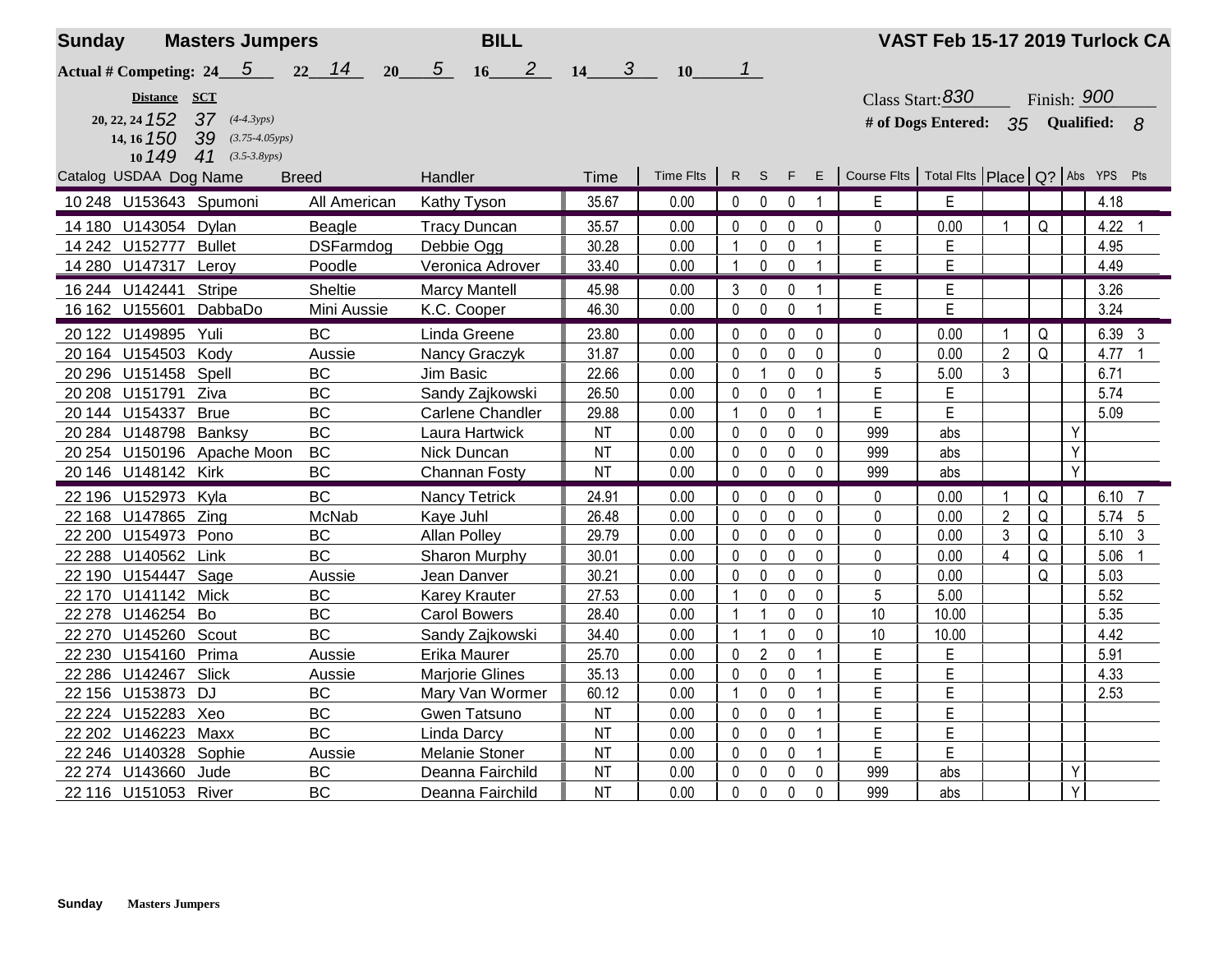| <b>Sunday</b>                                                   | <b>Masters Jumpers</b> | <b>BILL</b>            |              |                   |          |          |   |                                                         | VAST Feb 15-17 2019 Turlock CA |  |                 |  |
|-----------------------------------------------------------------|------------------------|------------------------|--------------|-------------------|----------|----------|---|---------------------------------------------------------|--------------------------------|--|-----------------|--|
| Actual # Competing: $24 \quad 5$                                | $22 \quad 14$          | $20 \quad 5$<br>$16$ 2 | $14 \quad 3$ | <b>10</b>         |          |          |   |                                                         |                                |  |                 |  |
| Distance SCT                                                    |                        |                        |              |                   |          |          |   |                                                         | Class Start: $830$             |  | Finish: $900$   |  |
| $20, 22, 24$ <b>152 37</b>                                      | $(4-4.3yps)$           |                        |              |                   |          |          |   |                                                         | # of Dogs Entered:             |  | 35 Qualified: 8 |  |
| 14, 16 <b>150 39</b> (3.75-4.05yps)<br>10 $149$ 41 (3.5-3.8yps) |                        |                        |              |                   |          |          |   |                                                         |                                |  |                 |  |
| Catalog USDAA Dog Name                                          | <b>Breed</b>           | <b>Handler</b>         | Time         | $Time Flts$ R S F |          |          |   | $E$ Course Fits   Total Fits   Place   Q?   Abs YPS Pts |                                |  |                 |  |
| 24 214 U154111 Tip                                              | BC.                    | Dennis Cornwall        | 33.50        | 0.00              |          |          |   | $\mathfrak{b}$                                          | 5.00                           |  | 4.54 3          |  |
| 24 258 U146759 Koda                                             | BC                     | Ree Anderson           | 38.09        | 0.00              | 0        |          | 0 | E.                                                      | Ε                              |  | 3.99            |  |
| 24 126 U150604 Max                                              | BC                     | <b>Harley Frazee</b>   | <b>NT</b>    | 0.00              | $\Omega$ | $\Omega$ | 0 | F.                                                      | F                              |  |                 |  |
| 24 102 U152277<br>Max                                           | BC.                    | Karen Overstreet       | ΝT           | 0.00              | $\Omega$ |          | 0 | E.                                                      | E                              |  |                 |  |
| 24 260 U153186 Rush                                             | Terv                   | <b>Tracy Duncan</b>    | NT           | 0.00              | 0        |          | U | F                                                       |                                |  |                 |  |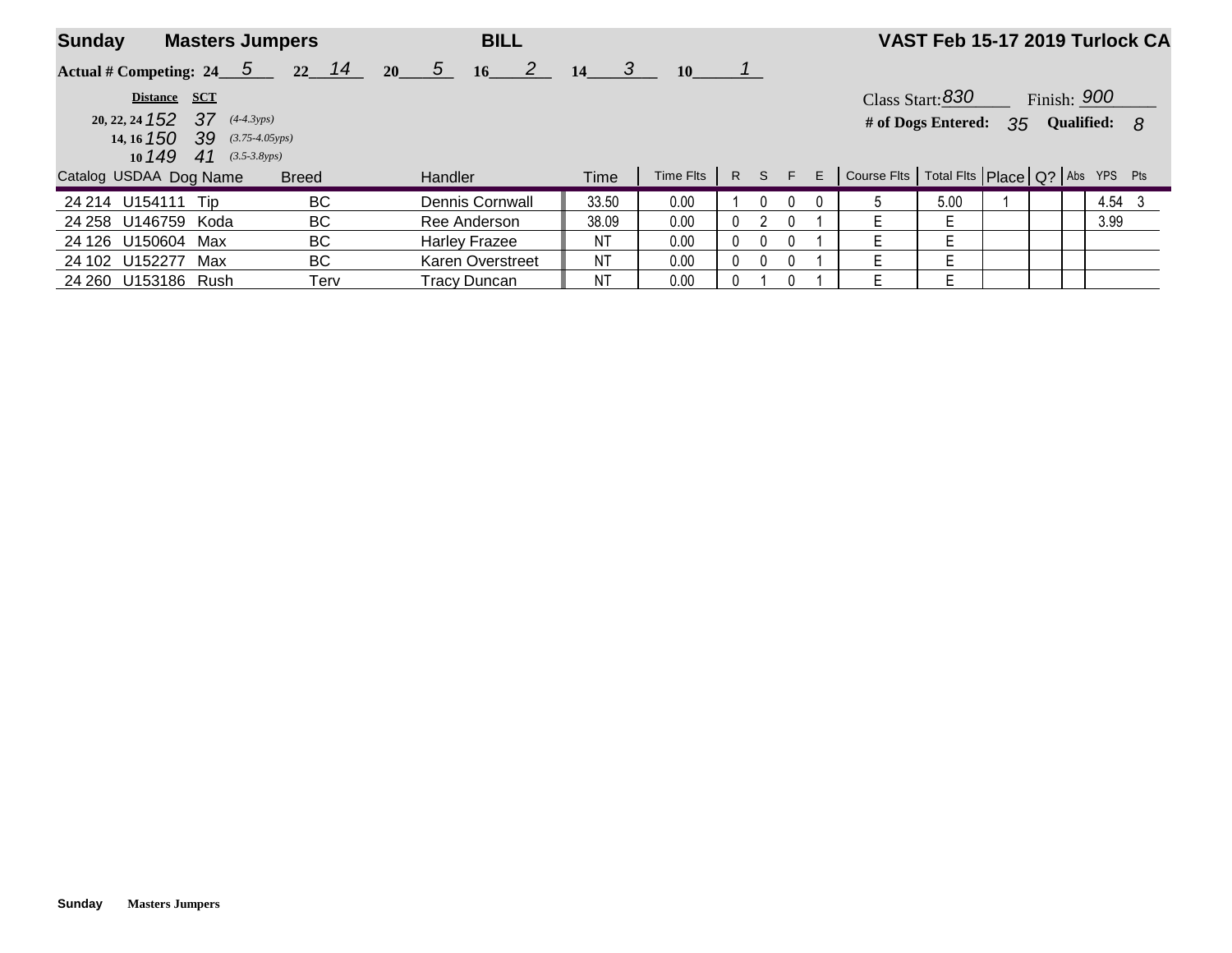| <b>Sunday</b> |                        | <b>Perf III Jumpers</b>         |                          | <b>BILL</b>                  |                 |           |              |                |              |                |                                                         | VAST Feb 15-17 2019 Turlock CA   |                |   |   |             |                |
|---------------|------------------------|---------------------------------|--------------------------|------------------------------|-----------------|-----------|--------------|----------------|--------------|----------------|---------------------------------------------------------|----------------------------------|----------------|---|---|-------------|----------------|
|               |                        | Actual # Competing: $20$ 6 16 7 |                          | $12 \quad 1$<br>$14 \quad 7$ | 08 <sup>2</sup> |           |              |                |              |                |                                                         |                                  |                |   |   |             |                |
|               | Distance SCT           |                                 |                          |                              |                 |           |              |                |              |                |                                                         | Class Start: $811$               |                |   |   | Finish: 830 |                |
|               | 14, 16, 20 152         | 40 $(Ch + 3 sec)$               |                          |                              |                 |           |              |                |              |                |                                                         | # of Dogs Entered: 24 Qualified: |                |   |   |             | $\overline{7}$ |
|               | 12 150                 | 42 $(Ch + 3 sec)$               |                          |                              |                 |           |              |                |              |                |                                                         |                                  |                |   |   |             |                |
|               | 08 149                 | 44 $(Ch + 3 sec)$               |                          |                              |                 |           |              |                |              |                |                                                         |                                  |                |   |   |             |                |
|               | Catalog USDAA Dog Name | <b>Breed</b>                    |                          | Handler                      | Time            | Time Flts |              | R S F          |              |                | $E$ Course Fits   Total Fits   Place   Q?   Abs YPS Pts |                                  |                |   |   |             |                |
|               | 08 298 U143628 Kate    |                                 | PWCorgi                  | <b>Nell Davis</b>            | 36.67           | 0.00      | 0            | $\mathbf{0}$   | 0            | 0              | 0                                                       | 0.00                             |                | Q |   | 4.06        |                |
|               | 08 182 U137315 Poppy   |                                 | Chihuahua Mix Lisa White |                              | 40.02           | 0.00      | $\mathbf 0$  | 0              | 0            | 0              | 0                                                       | 0.00                             | $\overline{2}$ | Q |   | 3.72        |                |
|               | 12 218 U137925 Minnie  |                                 | Nordic Spitz             | <b>Marie Sipes</b>           | 41.39           | 0.00      |              | 0              | $\Omega$     | $\Omega$       | 5                                                       | 5.00                             |                |   |   | 3.62        |                |
|               | 14 184 U142812 Liberty |                                 | <b>NSDuck Toller</b>     | Marcia Lyons                 | 23.79           | 0.00      | $\mathbf{0}$ | $\Omega$       | 0            | 0              | $\Omega$                                                | 0.00                             |                | Q |   | 6.39 5      |                |
|               | 14 140 U149672 Tenney  |                                 | Aussie                   | K.C. Cooper                  | 30.66           | 0.00      | 0            | 0              | 0            | 0              | 0                                                       | 0.00                             | $\overline{2}$ | Q |   | 4.96        | 3              |
|               | 14 138 U143395 Kaspur  |                                 | Nordic Spitz             | <b>Marie Sipes</b>           | 33.00           | 0.00      | 0            | 0              | $\mathbf{0}$ | 0              | $\mathbf 0$                                             | 0.00                             | 3              | Q |   | 4.61        |                |
|               | 14 110 U511283 Sydney  |                                 | Aussie                   | <b>Karen Overstreet</b>      | 42.54           | 2.54      | 0            | 0              | 0            | 0              | 0                                                       | 2.54                             | $\overline{4}$ |   |   | 3.57        |                |
|               | 14 112 U135052 Deenie  |                                 | <b>Border Kelpie</b>     | <b>Carol Bowers</b>          | 35.63           | 0.00      |              | $\mathbf 0$    | $\mathbf{0}$ | 0              | 5                                                       | 5.00                             |                |   |   | 4.27        |                |
|               | 14 294 U136971         | Zeva                            | <b>BC</b>                | <b>Taffi Owen</b>            | 31.92           | 0.00      |              | $\overline{2}$ | 0            | 0              | 15                                                      | 15.00                            |                |   |   | 4.76        |                |
|               | 14 134 U141749 Dot     |                                 | <b>BCX</b>               | Sara Rhodes                  | 58.34           | 0.00      | 0            | 0              | $\mathbf{0}$ |                | E                                                       | E                                |                |   |   | 2.61        |                |
|               | 16 204 U146351         | Fly                             | <b>BC</b>                | <b>Carlene Chandler</b>      | 25.67           | 0.00      |              | 0              | 0            | 0              | 5                                                       | 5.00                             |                |   |   | 5.92 5      |                |
|               | 16 118 U139502 Squid   |                                 | Aussie                   | Sue Rush                     | 28.47           | 0.00      | $\mathbf 0$  | 0              | 0            |                | E                                                       | E                                |                |   |   | 5.34        |                |
|               | 16 300 U134838         | Nim                             | <b>BC</b>                | Linda Greene                 | 31.12           | 0.00      |              | 0              | $\mathbf{0}$ |                | E                                                       | E                                |                |   |   | 4.88        |                |
|               | 16 148 U132421         | Benny                           | <b>BC</b>                | Sandy Zajkowski              | 32.56           | 0.00      | $\mathbf 0$  | $\mathbf 0$    | 0            |                | E                                                       | E                                |                |   |   | 4.67        |                |
|               | 16 304 U137750         | Cadence                         | Aussie                   | Erika Maurer                 | 32.62           | 0.00      |              | 0              | $\mathbf{0}$ |                | E                                                       | E                                |                |   |   | 4.66        |                |
|               | 16 266 U14 2901        | Tiffany                         | <b>BC</b>                | Pam D'Anna                   | 36.07           | 0.00      |              | 0              | 0            |                | E                                                       | E                                |                |   |   | 4.21        |                |
|               | 16 238 U142921         | Skylr                           | <b>BC</b>                | Jennette Kovacs              | 45.77           | 0.00      |              | 0              | 0            |                | E                                                       | E                                |                |   |   | 3.32        |                |
|               | 16 178 U139004 Ruthie  |                                 | <b>BC</b>                | <b>Robert Greene</b>         | <b>NT</b>       | 0.00      | $\mathbf 0$  | $\pmb{0}$      | 0            | 0              | 999                                                     | abs                              |                |   | Y |             |                |
|               | 20 276 U132991         | Grifter                         | <b>BC</b>                | Gwen Tatsuno                 | 25.89           | 0.00      | $\mathbf{0}$ | 0              | $\mathbf{0}$ | 0              | $\mathbf{0}$                                            | 0.00                             |                | Q |   | 5.87 5      |                |
| 20 160        | U148460 Rocket         |                                 | Aussie                   | Nancy Graczyk                | 28.54           | 0.00      | 0            | $\mathbf 0$    | 0            | 0              | 0                                                       | 0.00                             | $\overline{2}$ | Q |   | 5.33 3      |                |
|               | 20 206 U152238         | Trillian                        | Aussie                   | Katrina Parkinson            | 26.69           | 0.00      |              | 1              | 0            | 0              | 10                                                      | 10.00                            | 3              |   |   | 5.70        |                |
|               | 20 124 U150338         | Remy                            | Labrador Retr            | Melanie Long                 | 29.48           | 0.00      | 2            |                | $\mathbf{0}$ | $\mathbf{0}$   | 15                                                      | 15.00                            | 4              |   |   | 5.16        |                |
| 20 240        | U140098                | Mac                             | <b>BC</b>                | Mary Van Wormer              | 35.94           | 0.00      | 0            | $\overline{1}$ | 0            |                | E                                                       | E                                |                |   |   | 4.23        |                |
|               | 20 226 U140327 Mozzie  |                                 | Aussie                   | <b>Melanie Stoner</b>        | <b>NT</b>       | 0.00      | $\mathbf 0$  | 0              | $\mathbf 0$  | $\overline{1}$ | E                                                       | E                                |                |   |   |             |                |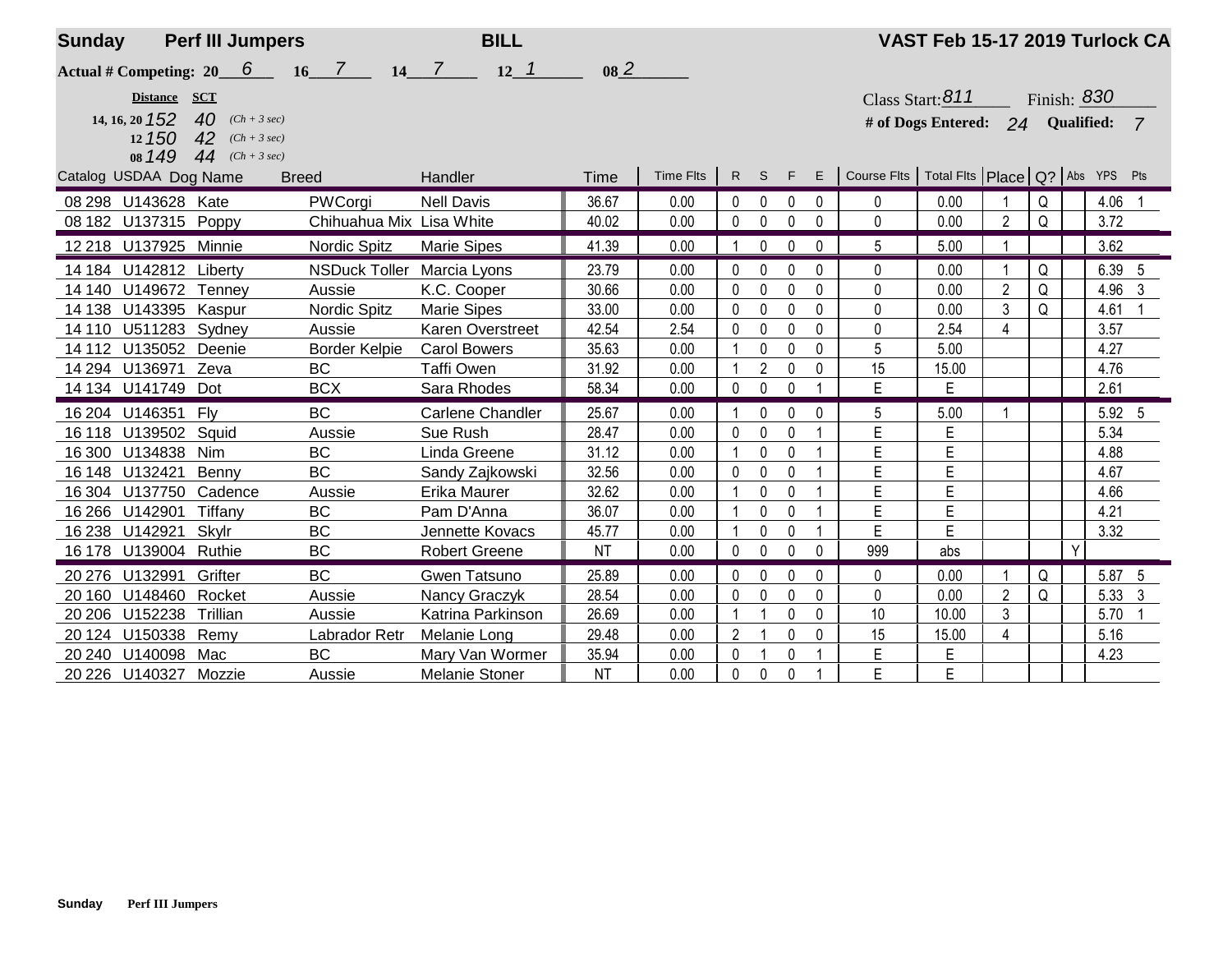| <b>Sunday</b><br><b>Veterans Jumpers</b> |              |                                                             | <b>BILL</b>  |                   |       |           |          |          | VAST Feb 15-17 2019 Turlock CA                    |                    |   |   |               |  |
|------------------------------------------|--------------|-------------------------------------------------------------|--------------|-------------------|-------|-----------|----------|----------|---------------------------------------------------|--------------------|---|---|---------------|--|
|                                          |              | Actual # Competing: $16 \quad 1 \quad 12 \quad 1$           | 08           | 04 <sup>1</sup>   |       |           |          |          |                                                   |                    |   |   |               |  |
|                                          | Distance SCT |                                                             |              |                   |       |           |          |          |                                                   | Class Start: $800$ |   |   | Finish: $810$ |  |
|                                          | $16, 12$ 152 | 43<br>$(Ch + 6 sec)$                                        |              |                   |       |           |          |          |                                                   | # of Dogs Entered: | 4 |   | Qualified: 4  |  |
|                                          |              | 08 150 45 $(Ch + 6 sec)$<br>04 <b>149 47</b> $(Ch + 6 sec)$ |              |                   |       |           |          |          |                                                   |                    |   |   |               |  |
| Catalog USDAA Dog Name                   |              |                                                             | <b>Breed</b> | <b>Handler</b>    | Time  | Time Flts |          | R S F    | $E$ Course Fits Total Fits $PIace Q?$ Abs YPS Pts |                    |   |   |               |  |
| 04 272 U506524 Porsche                   |              |                                                             | PWCorgi      | Debbie Ogg        | 37.01 | 0.00      | $\Omega$ | $\Omega$ |                                                   | 0.00               |   | Q | 4.03          |  |
| 08 228 U510198 Clark                     |              |                                                             | Pomeranian   | Mardee Jang       | 38.51 | 0.00      |          |          |                                                   | 0.00               |   | Q | 3.90          |  |
| 12 158 U134586 Cody                      |              |                                                             | BC           | Jennette Kovacs   | 35.61 | 0.00      |          |          |                                                   | 0.00               |   | Q | 4.27          |  |
| 16 192 U140644 Chai                      |              |                                                             | All American | Kathy Van Der Maa | 33.86 | 0.00      |          |          |                                                   | 0.00               |   | Q | 4.49          |  |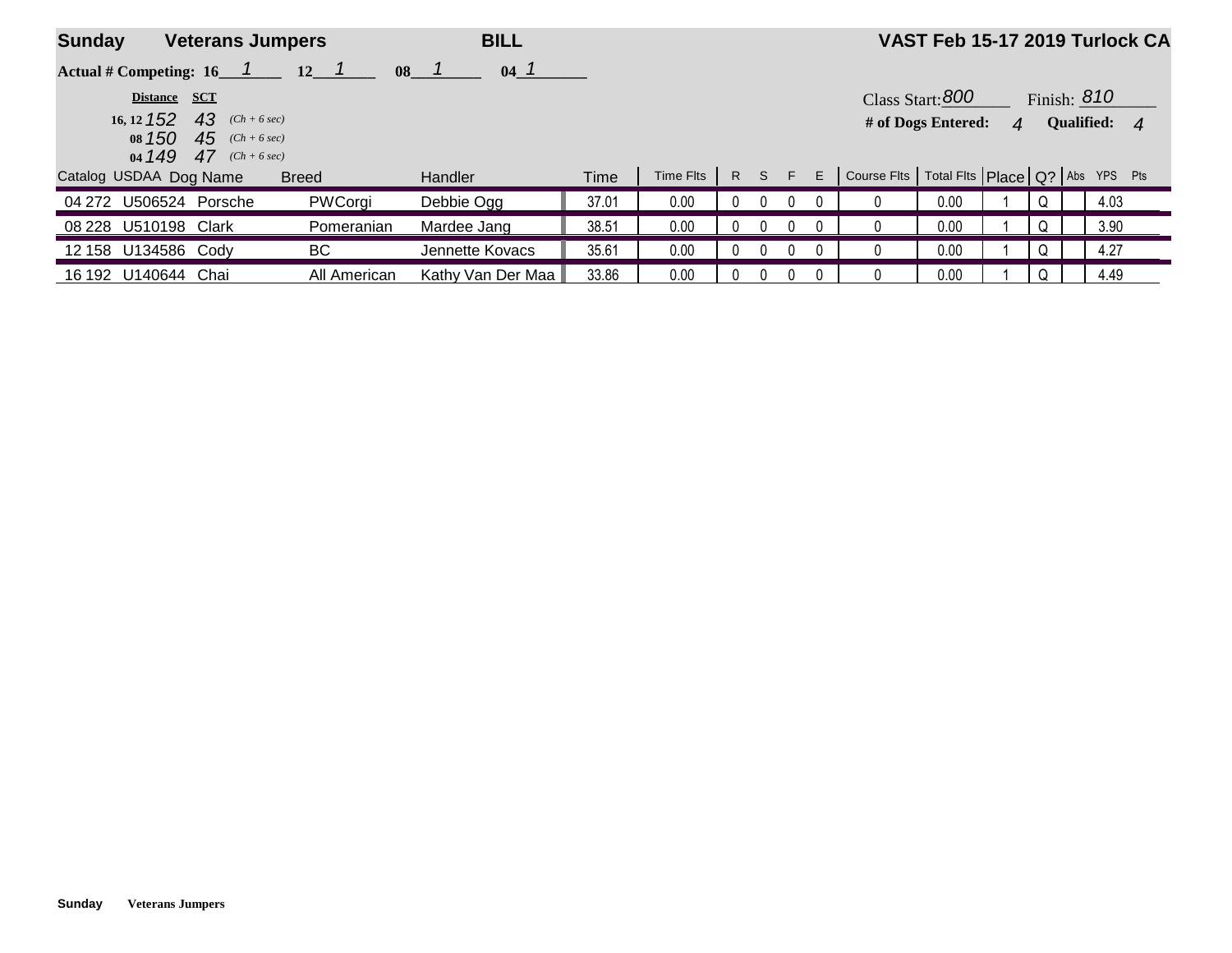| <b>Sunday</b>         | <b>Masters Pairs</b>                    |                                                                                            | <b>BILL</b>                                  |                               |                |                                                                                         | VAST Feb 15-17 2019 Turlock CA |              |                 |                  |              |       |     |  |  |  |
|-----------------------|-----------------------------------------|--------------------------------------------------------------------------------------------|----------------------------------------------|-------------------------------|----------------|-----------------------------------------------------------------------------------------|--------------------------------|--------------|-----------------|------------------|--------------|-------|-----|--|--|--|
| <b>Open Division:</b> | <b>Course Distance</b><br>207           | <b>Oualifying</b><br><b>Actually</b><br><b>Course Time</b><br><b>Competing</b><br>19<br>66 |                                              |                               |                | Class Start: <b>1248</b><br>Finish: 115<br># of Dogs Entered:<br>Qualified:<br>27<br>15 |                                |              |                 |                  |              |       |     |  |  |  |
| <b>Mini Division:</b> | 202                                     | 69<br>$\overline{\mathbf{4}}$                                                              |                                              |                               |                |                                                                                         |                                |              |                 |                  |              |       |     |  |  |  |
| Catalog USDAA         | Dog Name                                | <b>Breed</b>                                                                               | Handler                                      | <b>Time</b>                   | R.             | S                                                                                       | F                              |              | $E$ vurse $F$   | Time+ Flts Place |              | $Q$ ? | Abs |  |  |  |
| 16 244<br>14 242      | <b>U142441 Stripe</b><br>U152777 Bullet | <b>Sheltie</b>                                                                             | <b>Marcy Mantell</b><br>DSFarmdog Debbie Ogg | 44.14                         | 0              | $\bf{0}$                                                                                | $\bf{0}$                       | 0            | 0               | 44.14            | 1            | Q     |     |  |  |  |
| 16 162<br>20 20 6     | U155601 DabbaDo<br>U152238 Trillian     | Aussie                                                                                     | Mini Aussie K.C. Cooper<br>Katrina Parkinson | 46.51<br><b>ACCOMMODATING</b> | $\mathbf{0}$   | $\bf{0}$                                                                                | $\bf{0}$                       | 0            | 0               | 46.51            | 1            | Q     |     |  |  |  |
| 22 156<br>22 288      | U153873 DJ<br>U140562 Link              | <b>BC</b><br><b>BC</b>                                                                     | Mary Van Wormer<br>Sharon Murphy             | 46.90                         | $\mathbf{0}$   | $\bf{0}$                                                                                | $\mathbf{0}$                   | 0            | $\bf{0}$        | 46.9             | $\mathbf{2}$ | Q     |     |  |  |  |
| 22 278<br>20 29 6     | U146254 Bo<br>U151458 Spell             | <b>BC</b><br>BC                                                                            | <b>Carol Bowers</b><br>Jim Basic             | 47.92                         | $\mathbf{0}$   | $\mathbf{0}$                                                                            | $\mathbf{0}$                   | 0            | $\mathbf{0}$    | 47.92            | $\mathbf{3}$ | Q     |     |  |  |  |
| 20 164<br>20 20 6     | U154503 Kody<br>U152238 Trillian        | Aussie<br>Aussie                                                                           | Nancy Graczyk<br>Katrina Parkinson           | 48.84                         | $\mathbf{0}$   | $\mathbf{0}$                                                                            | $\bf{0}$                       | $\mathbf 0$  | $\mathbf{0}$    | 48.84            | 4            | Q     |     |  |  |  |
| 130<br>24<br>24 260   | U152741 TiVo<br>U153186 Rush            | <b>BC</b><br>Terv                                                                          | <b>Cindy Macklin</b><br><b>Tracy Duncan</b>  | 45.49                         | $\mathbf{0}$   | 1                                                                                       | $\mathbf{0}$                   | $\mathbf{0}$ | $5\phantom{.0}$ | 50.49            |              | Q     |     |  |  |  |
| 22 200<br>22 190      | U154973 Pono<br>U154447 Sage            | <b>BC</b><br>Aussie                                                                        | <b>Allan Polley</b><br>Jean Danver           | 53.26                         | $\mathbf{0}$   | $\bf{0}$                                                                                | $\mathbf{0}$                   | $\mathbf{0}$ | $\mathbf{0}$    | 53.26            |              | Q     |     |  |  |  |
| 24 102<br>24 258      | U152277 Max<br>U146759 Koda             | <b>BC</b><br><b>BC</b>                                                                     | Karen Overstreet<br>Ree Anderson             | 50.56                         | $\overline{2}$ | $\bf{0}$                                                                                | $\Omega$                       | $\mathbf{0}$ | 10              | 60.56            |              | Q     |     |  |  |  |
| 24 126<br>22 230      | U150604 Max<br><b>U154160 Prima</b>     | <b>BC</b><br>Aussie                                                                        | <b>Harley Frazee</b><br>Erika Maurer         | 41.73                         | 0              | $\blacktriangleleft$                                                                    | $\mathbf{0}$                   | $\mathbf{1}$ | E               | E                |              |       |     |  |  |  |
| 22 196<br>14 280      | U152973 Kyla<br><b>U147317 Leroy</b>    | <b>BC</b><br>Poodle                                                                        | <b>Nancy Tetrick</b><br>Veronica Adrover     | 55.75                         | $\mathbf{0}$   | $\mathbf{0}$                                                                            | $\mathbf{0}$                   | $\mathbf{1}$ | E               | E                |              |       |     |  |  |  |
| 22 168<br>22 224      | U147865 Zing<br>U152283 Xeo             | McNab<br><b>BC</b>                                                                         | Kaye Juhl<br>Gwen Tatsuno                    | 63.99                         | $\mathbf{0}$   | $\mathbf{0}$                                                                            | $\mathbf{0}$                   | $\mathbf{1}$ | Е               | E                |              |       |     |  |  |  |
| 22 286<br>20 144      | <b>U142467 Slick</b><br>U154337 Brue    | Aussie<br><b>BC</b>                                                                        | <b>Marjorie Glines</b><br>Carlene Chandler   | 71.85                         | 4              | $\mathbf{0}$                                                                            | $\mathbf{0}$                   | $\mathbf{1}$ | E               | E                |              |       |     |  |  |  |
| 20 254<br>16 174      | U150196 Apache Moon<br>U146527 Quimblee | <b>BC</b>                                                                                  | Nick Duncan<br>Mini Aussie Tracy Machlan     | <b>NT</b>                     | $\mathbf{0}$   | $\mathbf{0}$                                                                            | $\mathbf{0}$                   | $\bf{0}$     | $\mathbf{0}$    | abs              |              |       | Y   |  |  |  |
| 22 116<br>22 274      | <b>U151053 River</b><br>U143660 Jude    | <b>BC</b><br><b>BC</b>                                                                     | Deanna Fairchild<br>Deanna Fairchild         | <b>NT</b>                     |                | $\mathbf{0}$                                                                            | $\bf{0}$                       | $\bf{0}$     | $\mathbf{0}$    | abs              |              |       | Y   |  |  |  |

## **Sunday Masters Pairs**